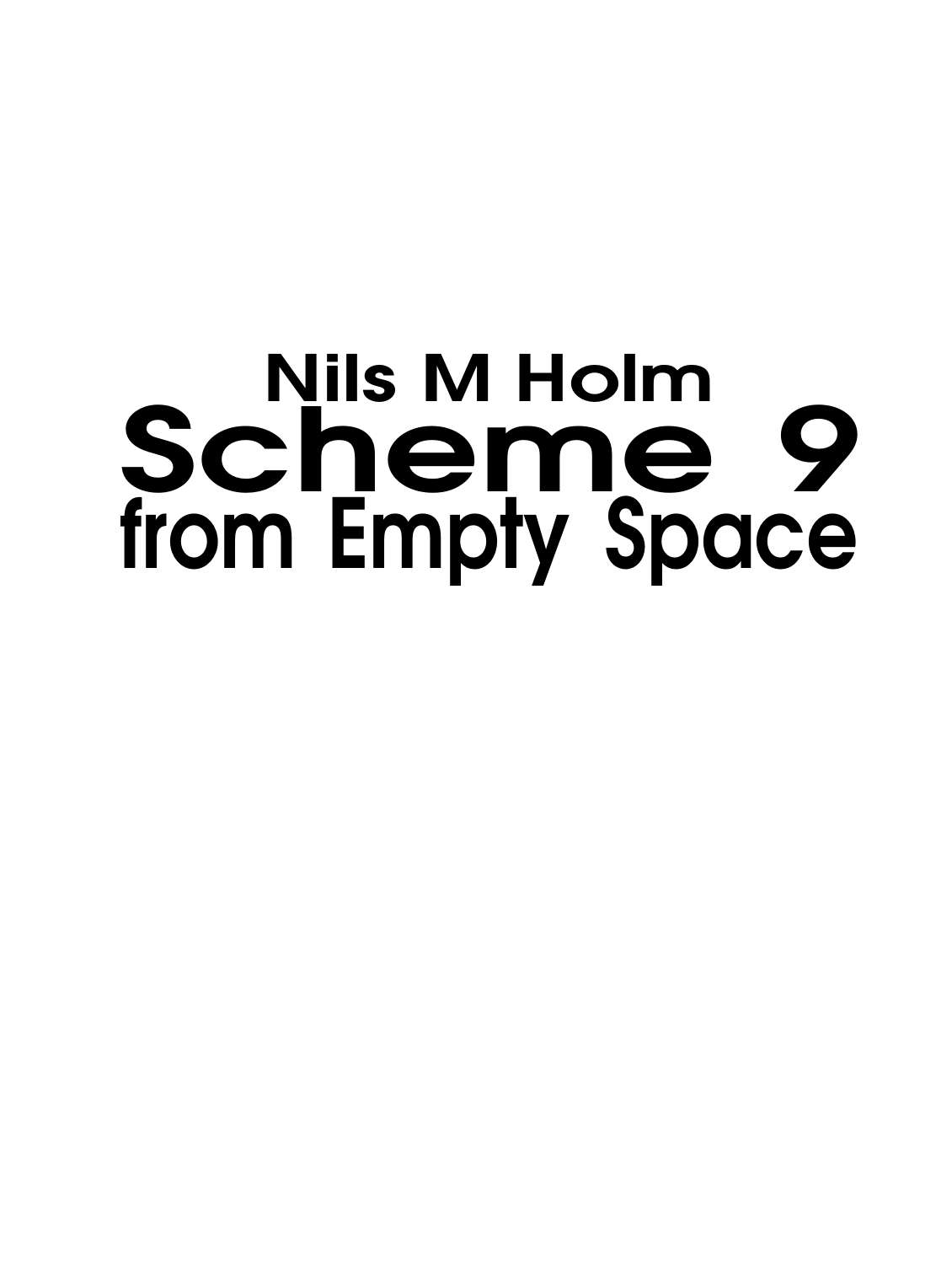# **Contents**

# The Base System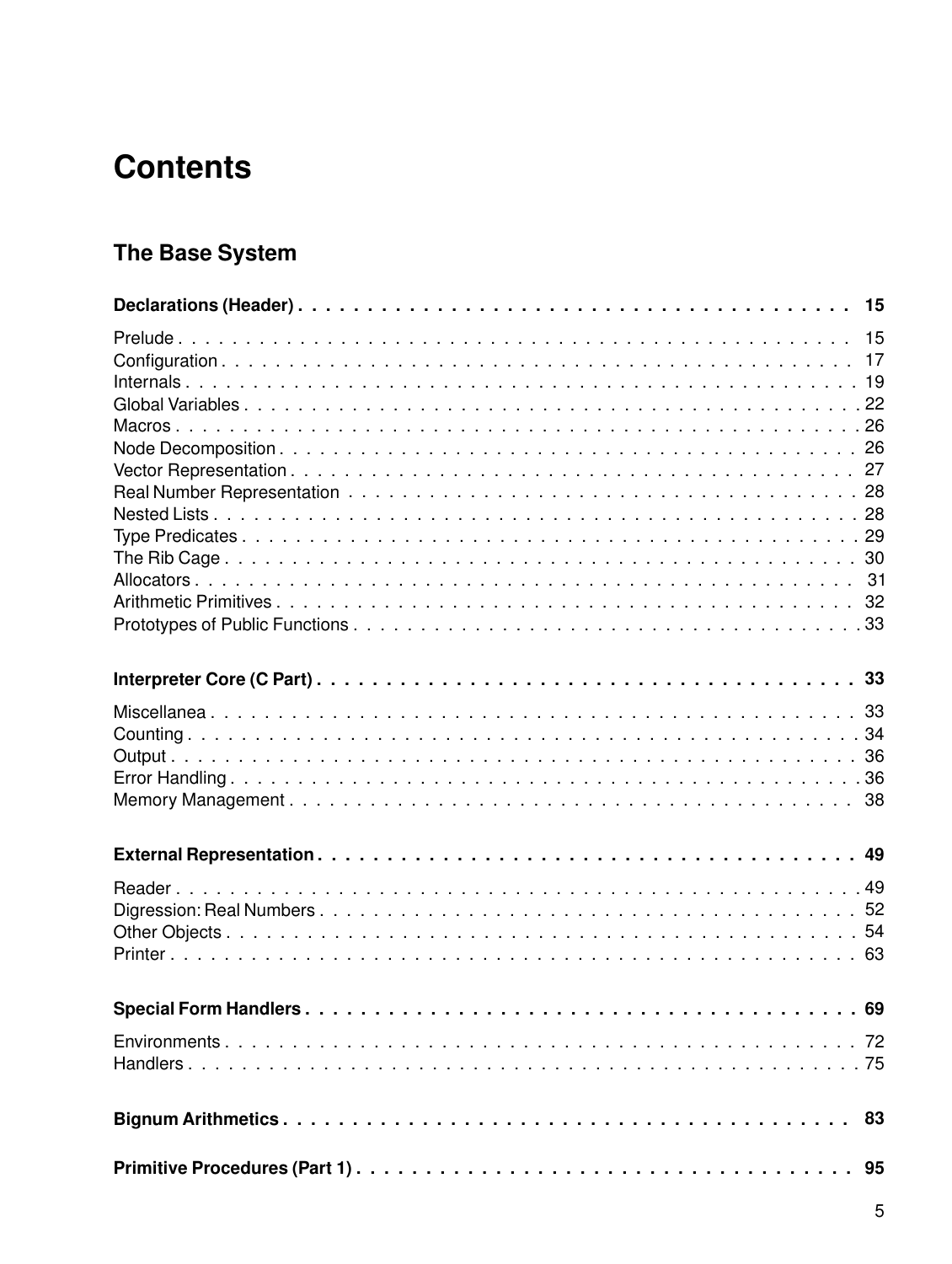| 168<br>177<br>178<br>180<br>185 |
|---------------------------------|

## **Real Number Extension**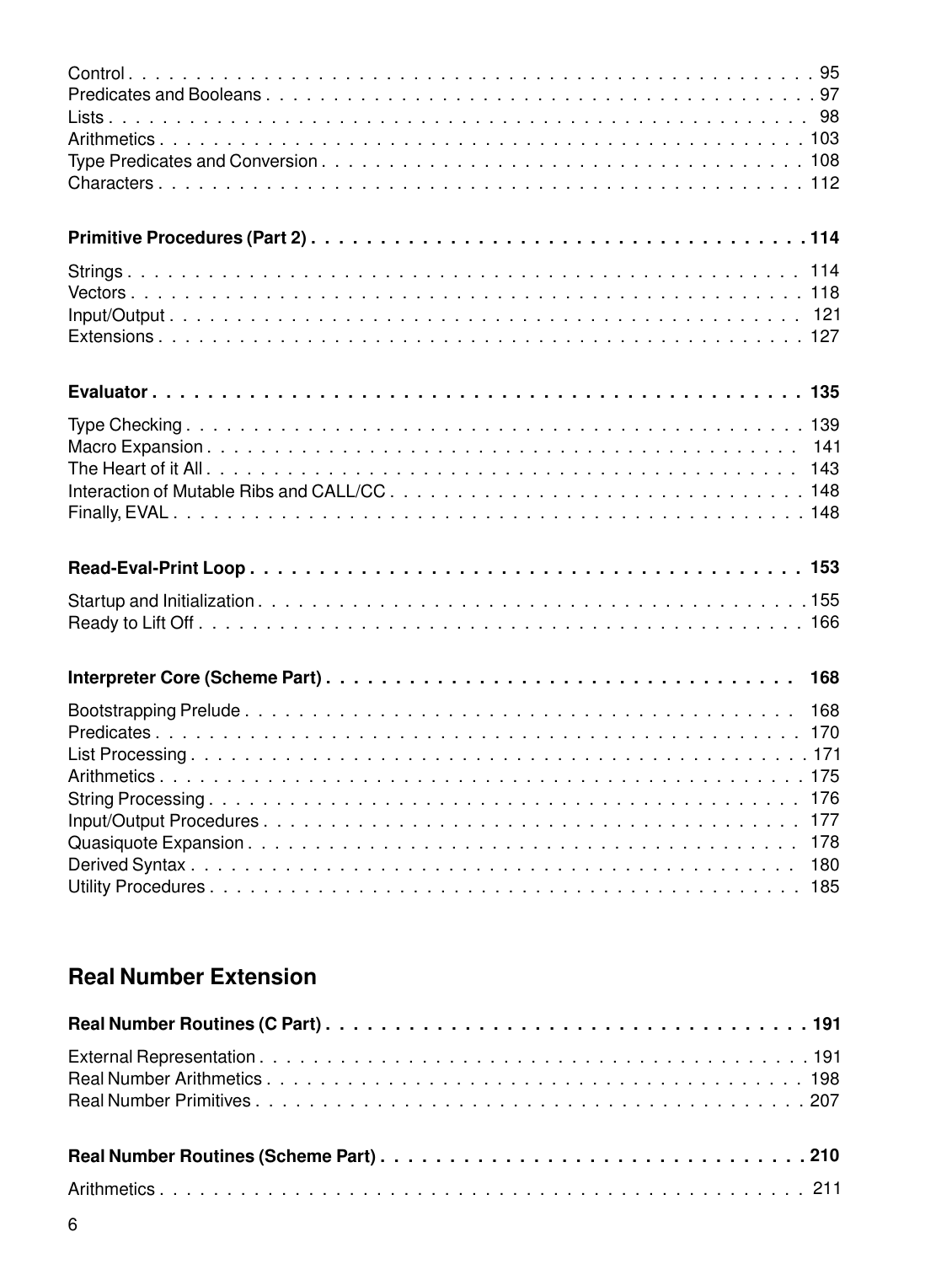|--|--|

# **Syntax Transformation**

|--|--|--|--|--|--|--|--|--|--|--|--|--|--|--|--|--|--|--|--|--|--|--|--|--|--|--|--|--|--|--|--|--|--|--|--|--|--|--|--|--|

## **Appendix**

|--|--|--|--|--|--|--|--|--|--|--|--|--|--|--|--|--|--|--|--|--|--|--|--|--|--|--|--|--|--|--|--|--|--|--|--|--|--|--|--|--|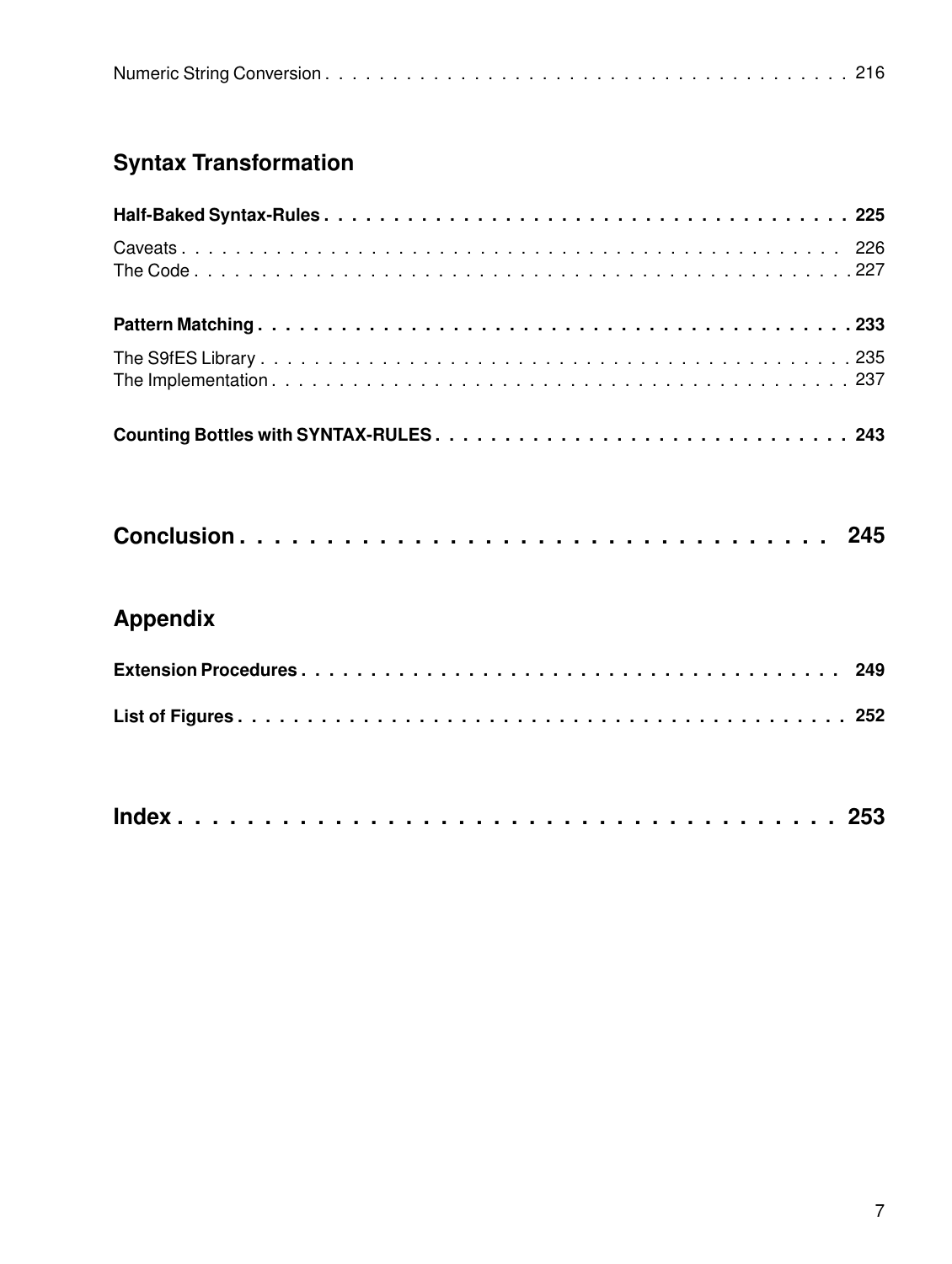# **What's New in this Edition?**

First of all, the third edition reflects the current version of the S9fES code (2014-07-21). In the last years, lots of small changes have been incorporated into the code base, including their descriptions in prose. These were mostly small things,the basic structure of the interpreter has not changed much in the past four years. The only major modification was an adaption of the image file format to systems that use address space layout randomization (ASLR) or position independent code (PIC).

Then there were a few typos, markup glitches, and sentences that could use clarification. So the new edition is mostly a cleaned-up, slightly extended, and updated version of the 2nd edition.

The only thing that is new is a very short chapter demonstrating that  $syntax-rules$  actually can count by bending the rules a bit. The previous edition claimed that this was impossible (which it is from a practical point of view), but I thought it might be fun to include a counter-proof in the text.

All in all, I think that the 3rd edition is a better book than its predecessors. Mostly because the prose has been streamlined once again, so I think it is an even easier read than the previous versions. The topic is hard enough, so at least the prose should be fun and easy to comprehend.

I hope you will enjoy the new edition!

Nils M Holm, June 2014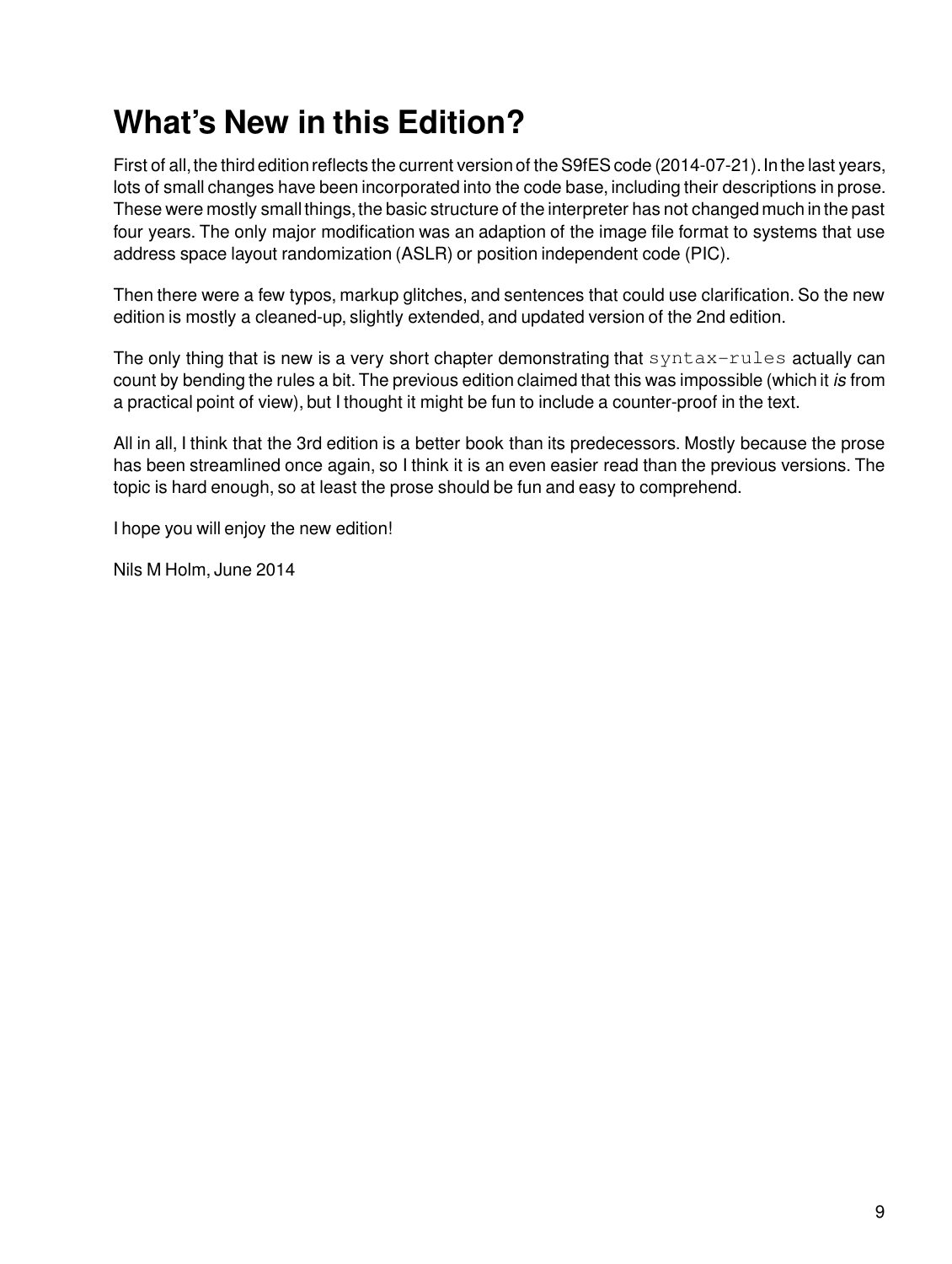# **A Guided Tour through the Code**

**Scheme 9 from Empty Space** (S9fES) is an interpreter for R4RS Scheme. It is itself written in ANSI C (C89) and Scheme. The S9fES code strives to be clear and comprehensible. It is portable without being inefficient or incomplete. If you want to study the implementation of a real-world Scheme system, including the nitty gritty bits, such as continuations, macros, tail-call elimination, bignum arithmetics, floating point arithmetics, constant-space garbage collection with compaction, etc., this text should be a good starting point.

The book is not exactly for beginners, because the better part of it consists of code. Although the code is very straight-forward, some familiarity with both C and Scheme is required to follow it.

The code appears in the same order as in the actual source files, so some forward references will occur. Expect to read the text at least twice unless you jump to forward references while reading it. If you intend to do so: the index contains the page number of each function, procedure, constant, and variable declared anywhere in the program.

Because the text contains the *entire* code of the interpreter, there will be advanced parts and easy parts.Feel free to skip parts that you consider to be trivial.Parts that are complex can often be identified by the amount of annotations and figures that surround them.

You might even want to download a copy of the source code from the Scheme 9 from Empty Space section at T3X.ORG [http://t3x.org] (if it still exists!) and study the actual code and the book at the same time.

If you are reading a colored copy of this text, the following colors are used to highlight individual parts of the code sections. The following is a sample Scheme code section:

| ; Sample            | What it is            |
|---------------------|-----------------------|
|                     |                       |
| $\#$  explanation # | a comment             |
| (() )               | parentheses           |
| foo-frobnicate      | a user-defined symbol |
| "hello, world!"     | a data literal        |
| $string-ci=?$       | a Scheme procedure    |
| define              | Scheme syntax         |
| reverse!            | a S9fES extension     |

And here comes a sample C section:

```
\frac{1}{x} Sample What it is \frac{x}{1+x}/* ----------------- ------------------------- */
  /* explanation */ a comment
  {}; punctuation
  foo_frobnicate a user-defined symbol
  "hello, world!" a data literal
  fopen an ANSI C library function
 void C syntax
  __nuxi__ a language extension/macro
```
However, if you are watching this show in black and white, that's fine, too. The colors are not really necessary to understand what's going on!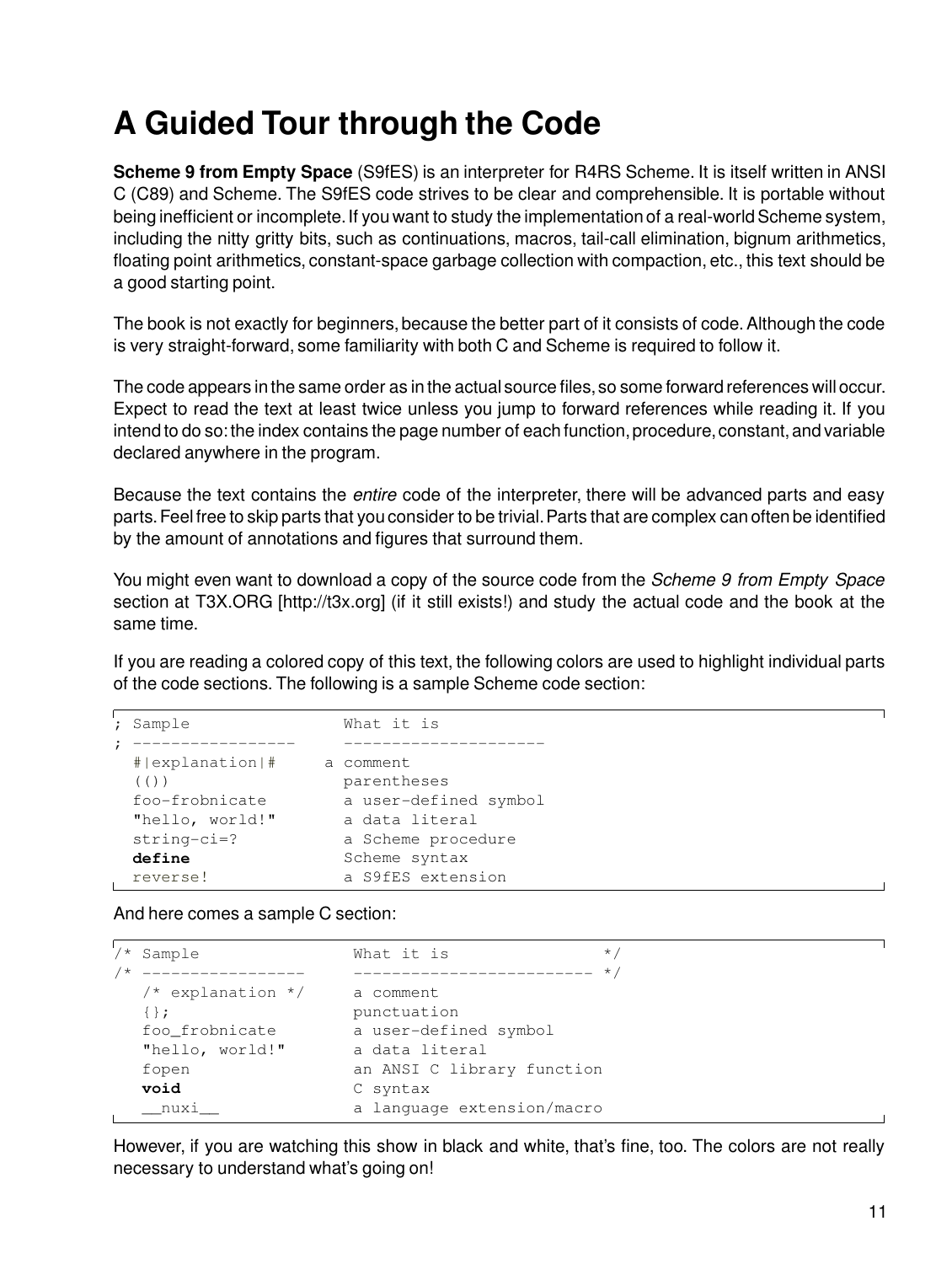In any case the text uses different fonts for different types of code. In annotations,

Scheme code and C code

are rendered in a typewriter font and may be placed in boxes or enclosed by vertical brackets. Parameters and procedure arguments (variables) print in italics. Furthermore, the following notations are used

|                        | ("f evaluates to $v$ ")                                              |
|------------------------|----------------------------------------------------------------------|
| $f \implies v$         | denotes the evaluation of a form $f$ to a value $v$                  |
|                        | (p t1 ) --> type denotes a procedure <b>p</b> of types $t1$ --> type |
| type1 --> type2        | denotes a procedure that maps type1 to type2                         |
| form $1$ ---> form $2$ | denotes the transformation of form1 to form2                         |

Annotations (which are rendered in the same font as this text) always precede the code that they describe -- mostly C functions or Scheme procedures. There are also some inline annotations which are ordinary C or Scheme comments.

In case you wonder why some parts of box diagrams have a gray background:unless the related prose indicates otherwise, this means that the corresponding object is an atom.

Feel free to use, modify and redistribute the Scheme 9 from Empty Space code, it is in the public domain (which means: do whatever you please with it).

And now: enjoy the tour!

Nils M Holm, October 2010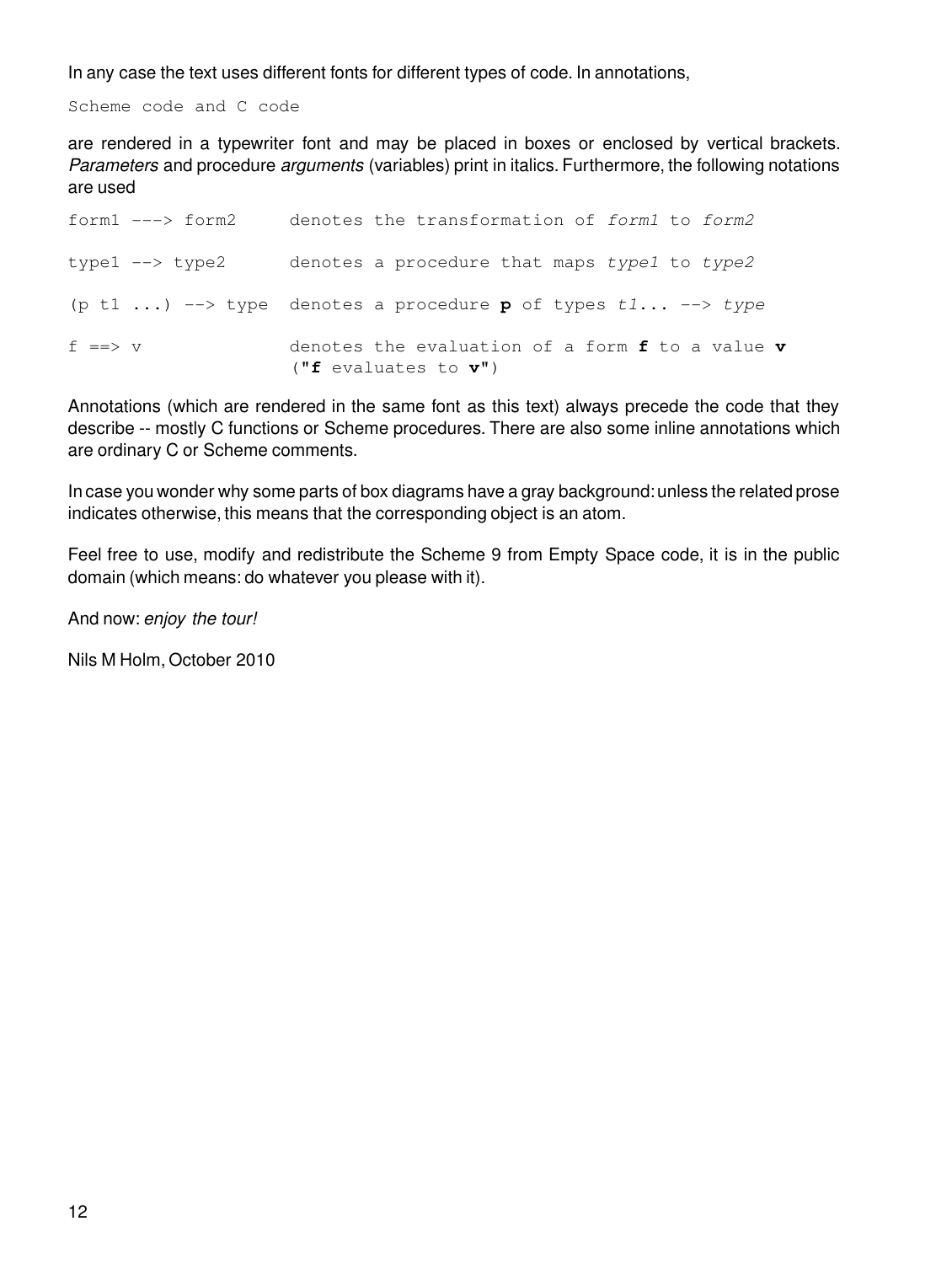# **Declarations (Header)**

```
\sqrt{1 + \frac{1}{2}}* Scheme 9 from Empty Space
 * By Nils M Holm, 2007-2014
 * Placed in the Public Domain
 */
```
#### **Prelude**

This section uses nested  $\#ifdef$  instead of  $\#if$  in order to support the Plan 9 C language [http://plan9.bell-labs.com/sys/doc/compiler.html], which intentionally omits  $\#\text{if.}$ 

Because we want to support both Un\*x and Plan 9, we will have to figure out where we are compiling.

```
\sqrt{2}* Ugly prelude to figure out if
 * we are compiling on a Un*x system.
 */
#ifdef __NetBSD__
 #ifndef unix
  #define unix
 #endif
#endif
#ifdef __unix
 #ifndef unix
  #define unix
 #endif
#endif
#ifdef __linux
 #ifndef unix
  #define unix
 #endif
#endif
#ifndef unix
 #ifndef plan9
  #error "Either 'unix' or 'plan9' must be #defined."
 #endif
#endif
```
Next, we set up some OS-dependent stuff, mostly to make the OS-specific procedures in the Un\*x extension work on Linux. See your favorite Un\*x/POSIX/Plan 9 programming literature for details.

```
#ifdef unix
 #ifndef _BSD_SOURCE
 #define _BSD_SOURCE
 #endif
 #ifndef __FreeBSD__
  #ifndef __NetBSD__
```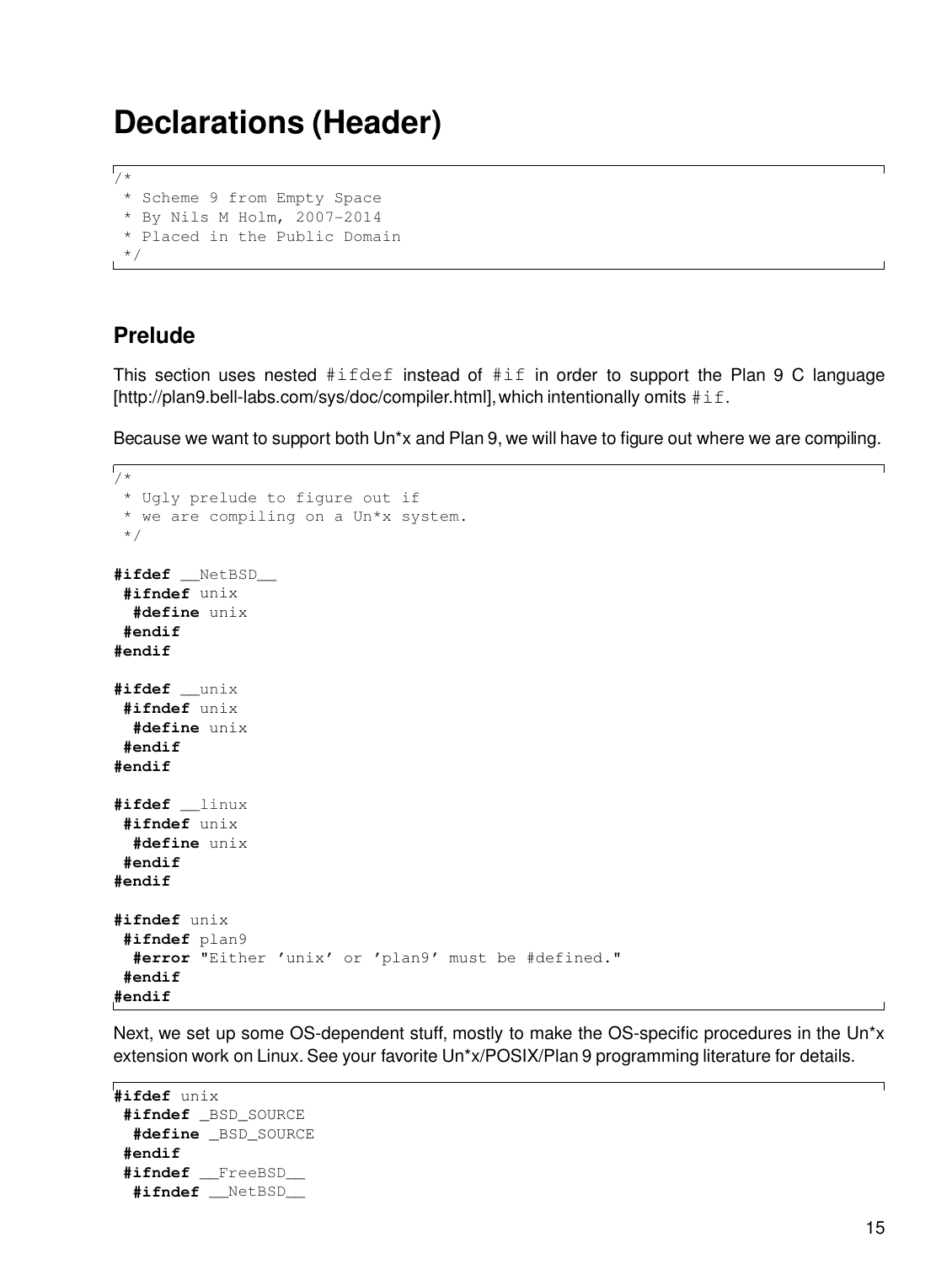```
#ifndef _POSIX_SOURCE
    #define _POSIX_SOURCE
    #define _POSIX_C_SOURCE 200112L
   #endif
   #ifndef _XOPEN_SOURCE
    #define _XOPEN_SOURCE 500
   #endif
  #endif
 #endif
#endif
#ifdef plan9
 #include <u.h>
 #include <libc.h>
 #include <stdio.h>
 #include <ctype.h>
 #define NO_SIGNALS
 #define signal(sig, fn)
 #define exit(x) exits((x)? "error": NULL)
 #define ptrdiff_t int
#endif
#ifdef unix
 #include <stdlib.h>
 #include <stddef.h>
 #include <stdio.h>
 #include <string.h>
 #include <ctype.h>
 #ifdef NO_SIGNALS
  #define signal(sig, fn)
 #else
  #include <signal.h>
  #ifndef SIGQUIT
   /* MinGW does not define SIGQUIT */
   #define SIGQUIT SIGINT
  #endif
 #endif
#endif
```
The company who brought you the unspeakable horror has to do its own thing once again, so

```
\sqrt{1 + \frac{1}{2}}* Tell later MSC compilers to let us use the standard CLIB API.
 * Blake McBride < b l a k e @ m c b r i d e . n a m e >
 */
#ifdef _MSC_VER
 #if _MSC_VER > 1200
  #ifndef _CRT_SECURE_NO_DEPRECATE
   #define _CRT_SECURE_NO_DEPRECATE
  #endif
 #endif
 #ifndef _POSIX_
  #define _POSIX_
 #endif
#endif
```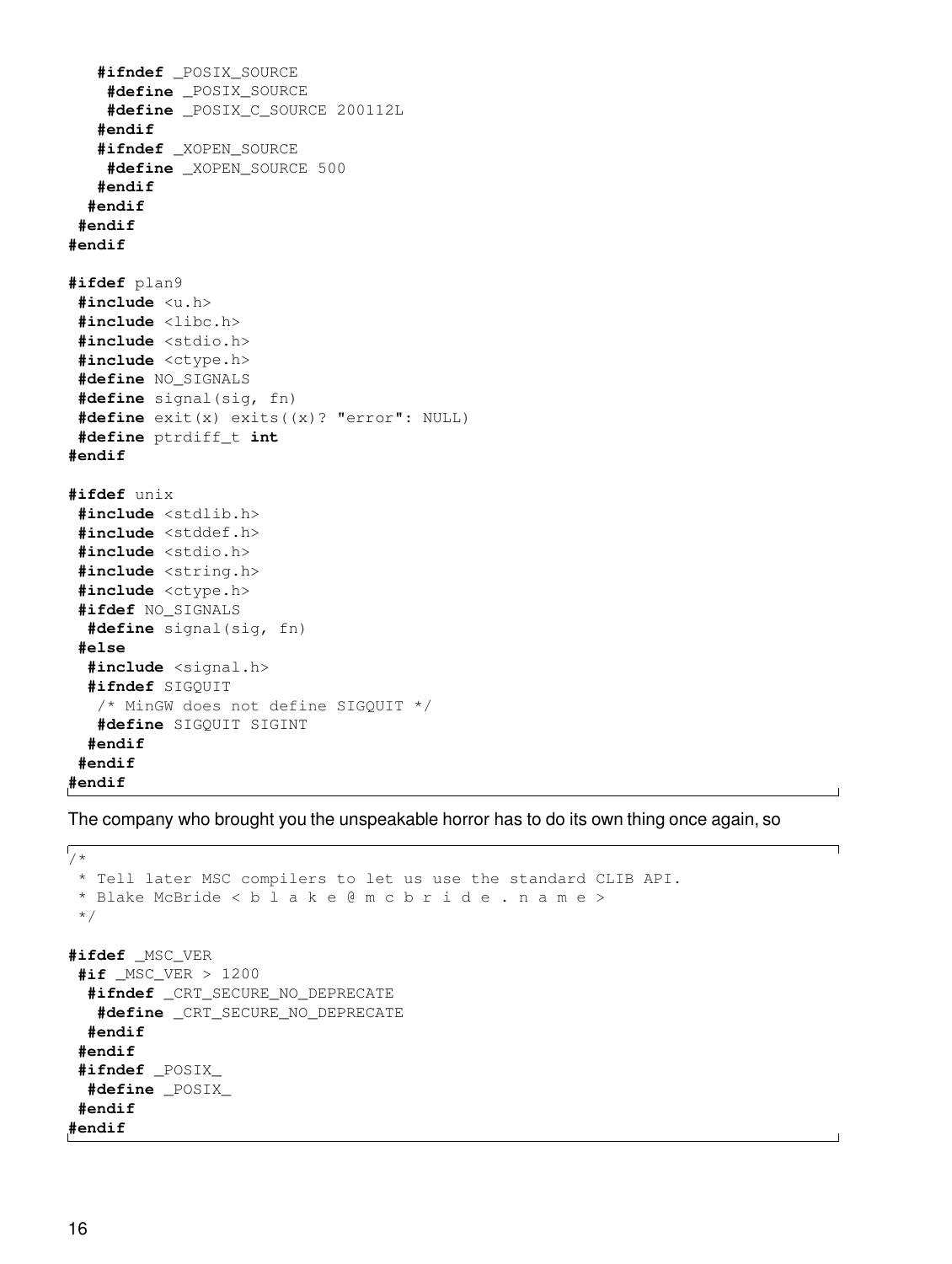#### **Configuration**

DEFAULT\_LIBRARY\_PATH will be searched by the interpreter for heap images, library packages, help files, etc. It can be overridden with a command line flag.

```
#ifndef DEFAULT_LIBRARY_PATH
 #define DEFAULT_LIBRARY_PATH \
                 \mathbb{R}. The contract of \mathbb{R} is the contract of \mathbb{R}"':lib" \qquad \qquad \setminus":=ext" \setminus":contrib" \
                 ":~/.s9fes"
                 ":/usr/local/share/s9fes"
```
**#endif**

INITIAL\_SEGMENT\_SIZE is the initial number of "nodes" in the cons pool and "cells" in the vector pool. The terms will be explained in the following.

TOKEN\_LENGTH is the maximum length of various objects, such as string and character literals, symbols, path names, etc. MAX\_PORTS is the maximum number of input and output ports that can be kept open simultaneously. MAX\_IO\_DEPTH is the maximum depth (number of nested objects) of a list or vector to read or print. MAX\_CALL\_TRACE is the maximum number of recently called procedures to remember for error reporting.

HASH\_THRESHOLD is the size of the smallest lexical environment that will be hashed. This value is rather arbitrary. It has been determined through experimentation.

```
#ifndef INITIAL_SEGMENT_SIZE
#define INITIAL_SEGMENT_SIZE 32768
#endif
#define TOKEN_LENGTH 1024
#define MAX_PORTS 32
#define MAX_IO_DEPTH 65536 /* Reduce on 16-bit systems! */
#define HASH_THRESHOLD 5
#define MAX_CALL_TRACE 100
```
The DEFAULT\_LIMIT\_KN constant specifies the maximum number of nodes that will ever be allocated by the interpreter. The rather peculiar default value is based on the way in which segment sizes grow. Each time a new memory segment is added, the segment size grows by a factor of 3/2, so the allocation sequence reaches this pool size when growing the pool for the 12th time.

```
\frac{1}{x} Default memory limit in K-nodes, 0 = none */
#define DEFAULT_LIMIT_KN 12392
```
A cell is an atomic storage location that is large enough to hold a C pointer. It will be used to store conses, bignum segments, and other interesting stuff. The  $ptrdiff_t$  type appears to be a natural choice in ANSI C environments.

```
\frac{1}{x} A "cell" must be large enough to hold a pointer \frac{x}{x}#define cell ptrdiff_t
```
#### **Really don't use the following!**

```
/* 64-bit emulation on 32-bit system; DO NOT USE! */
#ifdef EMULATE_64
```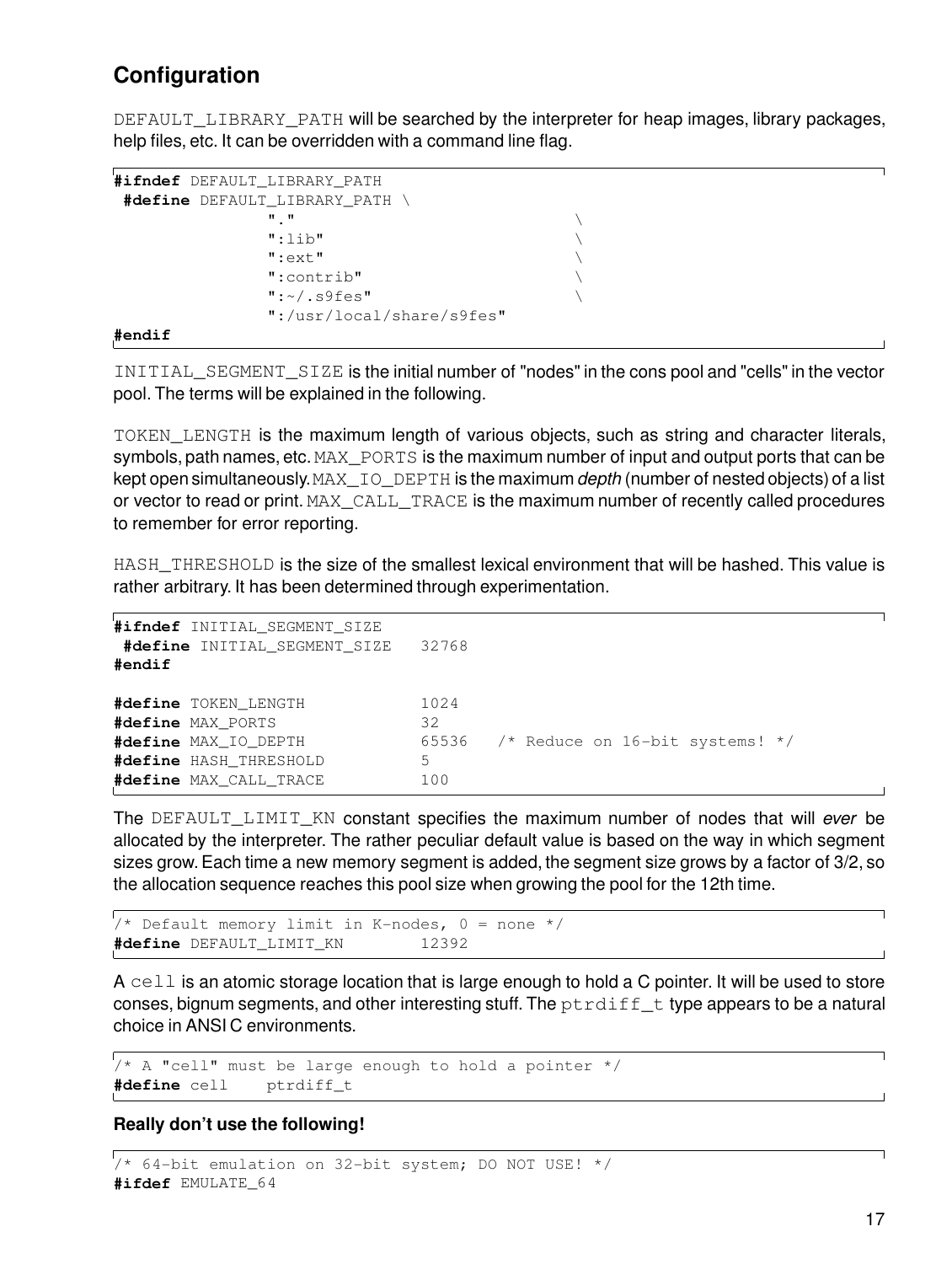```
#undef BITS_PER_WORD_32
#define BITS_PER_WORD_64
#undef cell
#define cell long long
#define labs(x) llabs(x)
#define atol(x) atoll(x)
#endif
```
Always use BITS\_PER\_WORD\_32 on 32-bit platforms. BITS\_PER\_WORD\_64 improves numeric performance on 64-bit systems. The BITS\_PER\_WORD\_16 option is mostly a lie. While it theoretically is possible to compile S9fES on 16-bit systems, it will not allow you to run a lot of interesting programs.

```
\sqrt{\ast} Pick one ... \ast/
/* #define BITS PER WORD 64 */
/* #define BITS PER WORD 32 */
/* #define BITS PER WORD 16 */\frac{1}{2}... or assume a reasonable default */
#ifndef BITS_PER_WORD_16
 #ifndef BITS_PER_WORD_32
  #ifndef BITS_PER_WORD_64
   #define BITS_PER_WORD_32
  #endif
 #endif
#endif
```
An "integer segment" is an atomic computational unit that is used in bignum arithmetics. This will be explained in detail in the section dealing with bignums. The larger an integer segment is, the faster the numeric operations will be. INT SEG LIMIT specifies the smallest value that *cannot* be represented by an integer segment. DIGITS\_PER\_WORD specifies the number of decimal digits per segment. Note that integer arithmetics is basically base-10<sup>n</sup> internally, where *n* depends on the segment size. MANTISSA\_SEGMENTS is the number of integer segments used to represent the mantissa of a real number. MANTISSA\_SIZE is the number of digits in a mantissa.

```
\sqrt{1}* N-bit arithmetics require sizeof(cell) >= N/8.
 * When MANTISSA_SIZE (below) gets more than 60 places, you
 * will have to supply a better value for PI in "s9-real.scm".
 */
#ifdef BITS_PER_WORD_64
 #define DIGITS_PER_WORD 18
 #ifdef EMULATE_64
 #define INT_SEG_LIMIT 1000000000000000000LL
 #else
 #define INT_SEG_LIMIT 1000000000000000000L
 #endif
 #define MANTISSA_SEGMENTS 1
#else
 #ifdef BITS_PER_WORD_32
 #define DIGITS_PER_WORD 9
 #define INT_SEG_LIMIT 1000000000L
 #define MANTISSA_SEGMENTS 2
 #else
  #ifdef BITS_PER_WORD_16
  #define DIGITS_PER_WORD 4
  #define INT_SEG_LIMIT 10000
```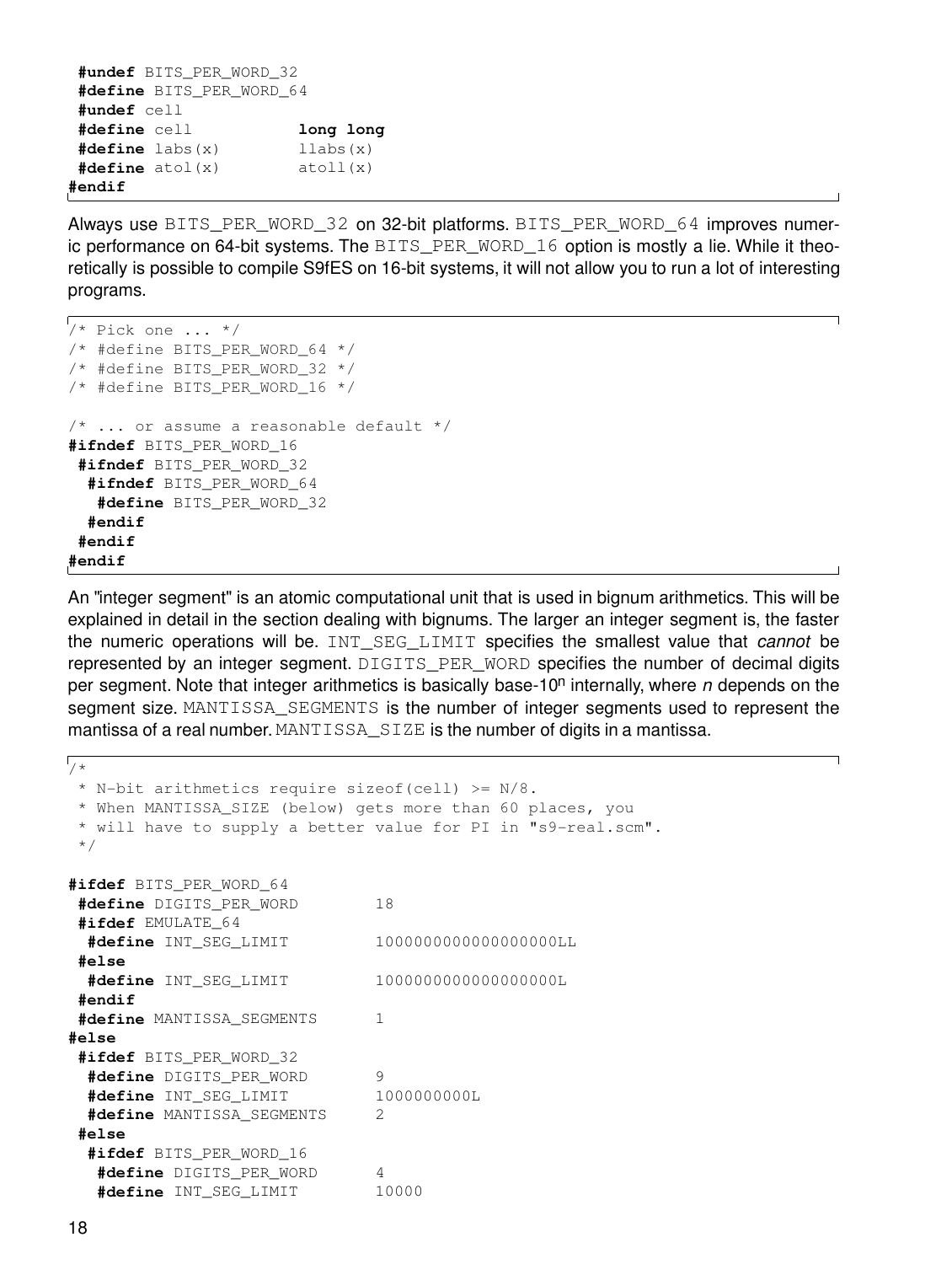```
#define MANTISSA_SEGMENTS 3
  #else
  #error "BITS_PER_WORD_* undefined (this should not happen)"
 #endif
#endif
#endif
/* Mantissa sizes differ among systems */
```
**#define** MANTISSA\_SIZE (MANTISSA\_SEGMENTS \* DIGITS\_PER\_WORD)

#### **Internals**

Most of the TAG constants control the garbage collector (GC). ATOM TAG marks a node (see below) "atomic" in the sense of Scheme: it is not a cons cell, but an object that cannot be decomposed at Scheme-level. From the GC's point of view, this means that its "car" field is not a reference to another node and hence must not be followed. A node with the ATOM TAG set is called an "atom".

The MARK\_TAG marks a node "used" during GC. The STATE\_TAG together with MARK\_TAG is used to store the two-bit state of a node during garbage collection (also GC).

VECTOR\_TAG marks a vector object (vector or string), which references space in the separate vector pool. PORT\_TAG indicates an I/O port, which may be closed by the GC when it is no longer used. USED TAG marks an I/O port as "used" -- this may be thought of as a "marked" tag for ports. When an I/O port has the LOCK TAG set, it may not be closed, even if it is not used.

Note: USED\_TAG and LOCK\_TAG are stored in Port\_flags [] rather than in Tag.

CONST\_TAG is the only tag that is not used by the GC. It indicates that the corresponding object is immutable. It is set, for instance, in string literals, vector literals, and all nodes of quoted lists.

```
\sqrt{2}* Node tags
 */
#define ATOM_TAG 0x01 /* Atom, Car = type, CDR = next */
#define MARK_TAG 0x02 /* Mark */
#define STATE_TAG 0x04 /* State */
#define VECTOR_TAG 0x08 /* Vector, Car = type, CDR = content */
#define PORT_TAG 0x10 /* Atom is an I/O port (with ATOM_TAG) */
#define USED_TAG 0x20 /* Port: used flag */
#define LOCK_TAG 0x40 /* Port: locked (do not close) */
#define CONST_TAG 0x80 /* Node is immutable */
```
EVAL\_STATES is an enumeration of the states that the evaluator may cycle through while reducing an expression to its normal form. It will be explained in detail in the evaluator section.

```
\sqrt{1}* Evaluator states
 */
enum EVAL_STATES {
       EV_ATOM, /* Evaluating atom */
       EV_ARGS, /* Evaluating argument list */
       EV_BETA, /* Evaluating procedure body */
       EV IF PRED, /* Evaluating predicate of IF */
```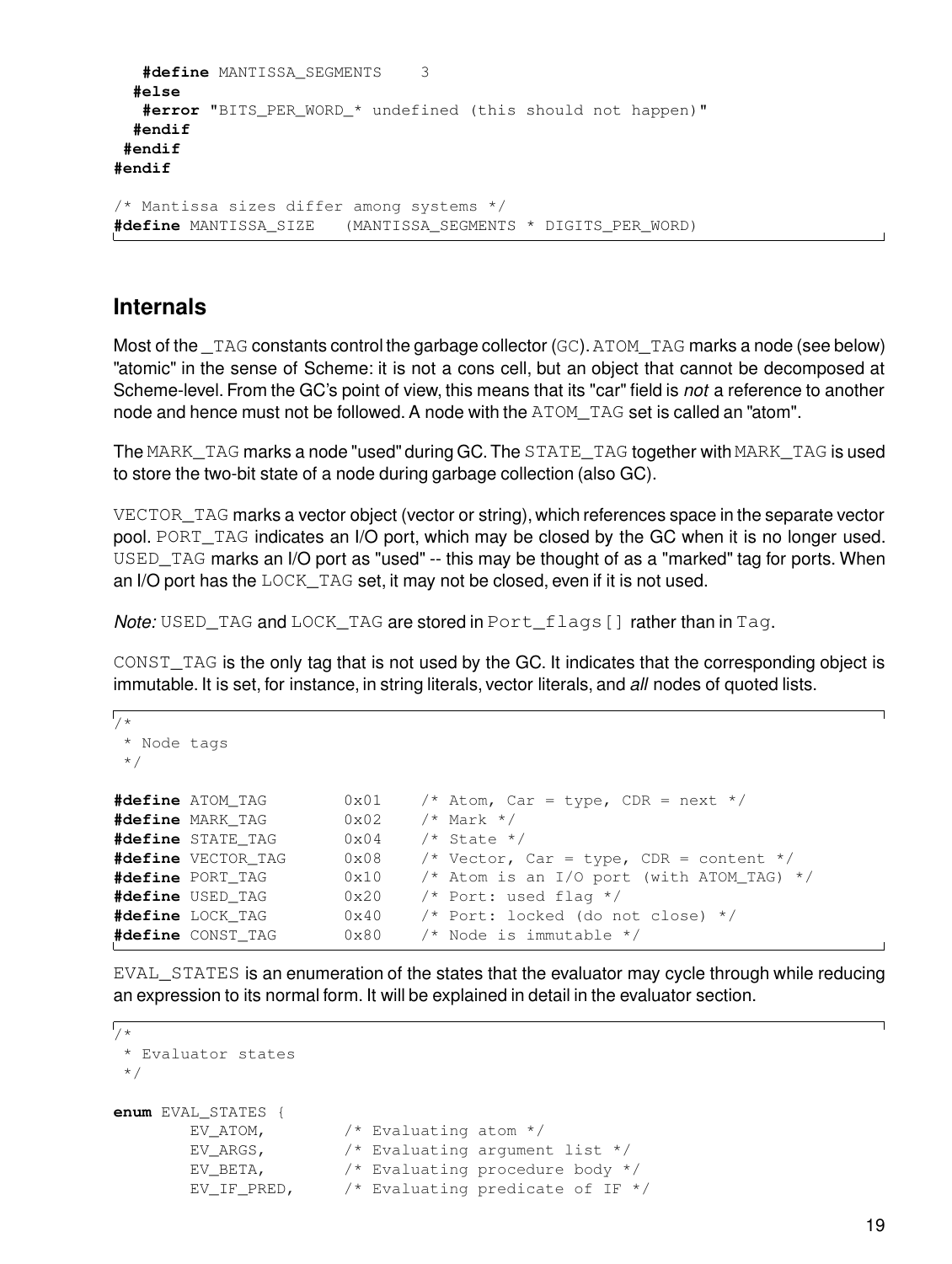```
EV SET VAL, /* Evaluating value of SET! and DEFINE */
EV MACRO, \frac{1}{2} Evaluating value of DEFINE-SYNTAX \frac{x}{2}EV_BEGIN, /* Evaluating expressions of BEGIN */
EV_AND, \frac{1}{2} /* Evaluating arguments of AND \frac{1}{2}EV_OR, \frac{1}{2} /* Evaluating arguments of OR \frac{x}{2}EV COND /* Evaluating clauses of COND */
```
};

A "binding" is a structure of the form shown in fig.1.



[Fig.1: Binding structure]

The car part of the binding is a symbol naming the variable implemented by the binding. The cdr part contains the value of the variable.

Note that the Scheme storage model says that a variable is created by binding a symbol to a *storage* location rather than a value. This actually holds for the above, because we use the binding itself as a storage "box" and the  $set-cdr!$  operation to alter the value inside of that box.

The binding\_box() and binding\_value() macros access the storage location of a binding and the value stored in it.  $box\_value()$  is used to access the value when given a box. It is the same as binding value() due to the above optimization. make binding() creates a new binding.

Car is used to access the name of a binding, because we routinely use caar and friends to process environments (lists of bindings), which breaks any abstraction of the name field anyway.

```
\sqrt{ }* Binding structure
 */
#define make_binding(v, a) (cons((v), (a)))
#define binding_box(x) (x)
#define binding_value(x) (cdr(x))
#define box_value(x) (cdr(x))
```
"Specialobjects" are represented by negative values.Although they are atomic,they are no atoms (you may think of them as "virtual particles"). Atoms are nodes and nodes are identified by a (positive) offset into the node pool. So their *negative* value is sufficient to mark special objects as such.

NIL is (), TRUE is  $\#t$ , FALSE is  $\#f$ , END OF FILE is the "EOF object" (as identified by the eof-object? procedure), UNDEFINED is an undefined value (used internally), UNSPECIFIC is an unspecific value as returned by set!, etc, NAN is an invalid numeric result ("not a number"), DOT marks the dot of a dotted list internally in the reader, RPAREN marks a closing parenthesis and RBRACK a closing bracket. NOEXPR denotes an unspecific source when reporting an error.

```
\sqrt{1}
```

```
* Special objects
*/
```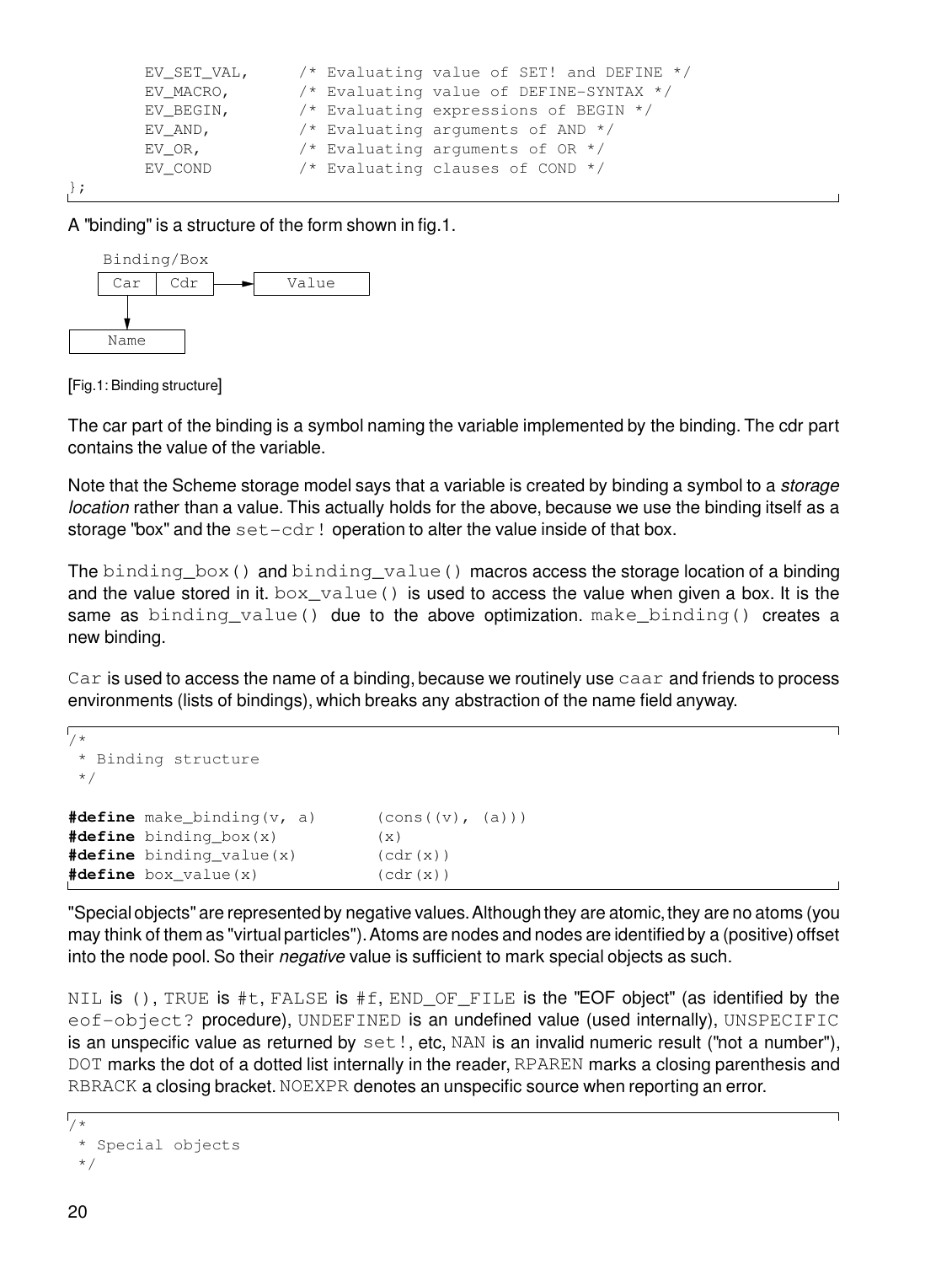|                | #define special_value_p(x) | ((x) < 0) |
|----------------|----------------------------|-----------|
| #define NIL    |                            | $(-1)$    |
| #define TRUE   |                            | $(-2)$    |
| #define FALSE  |                            | $(-3)$    |
|                | #define END OF FILE        | $(-4)$    |
|                | #define UNDEFINED          | $(-5)$    |
|                | #define UNSPECIFIC         | $(-6)$    |
| #define NAN    |                            | $(-7)$    |
| #define DOT    |                            | $(-8)$    |
| #define RPAREN |                            | $(-9)$    |
| #define RBRACK |                            | $(-10)$   |
| #define NOEXPR |                            | $(-11)$   |
|                |                            |           |

Types are also special objects. They appear in the car parts of atoms to indicate the types of Scheme objects. Each of the following constants resembles the corresponding Scheme data type, except for those:

T\_NONE indicates "no specific type" in type checking. T\_PAIR\_OR\_NIL matches either a pair or  $()$ .

T\_PRIMITIVE is used to mark primitive procedures and T\_CONTINUATION marks continuations internally. To the type checker, these constants are synonyms of T\_PROCEDURE.

T\_SYNTAX marks macros.

 $\sqrt{2}$ \* Types \*/ **#define** T\_NONE (-20) **#define** T\_BOOLEAN (-21) **#define** T\_CHAR (-22) **#define** T\_INPUT\_PORT (-23) **#define** T\_INTEGER (-24) **#define** T\_OUTPUT\_PORT (-25) **#define** T\_PAIR (-26) **#define** T\_PAIR\_OR\_NIL (-27) **#define** T\_PRIMITIVE (-28) **#define** T\_PROCEDURE (-29) **#define** T\_REAL (-30) **#define** T\_STRING (-31) **#define** T\_SYMBOL (-32) **#define** T\_SYNTAX (-33) **#define** T\_VECTOR (-34) **#define** T\_CONTINUATION (-35) /\* \* Short cuts for primitive procedure definitions \* Yes, \_\_\_ violates the C standard, but it's too tempting \*/ **#define** BOL T\_BOOLEAN **#define** CHR T\_CHAR **#define** INP T\_INPUT\_PORT **#define** INT T\_INTEGER **#define** LST T\_PAIR\_OR\_NIL **#define** OUP T\_OUTPUT\_PORT **#define** PAI T\_PAIR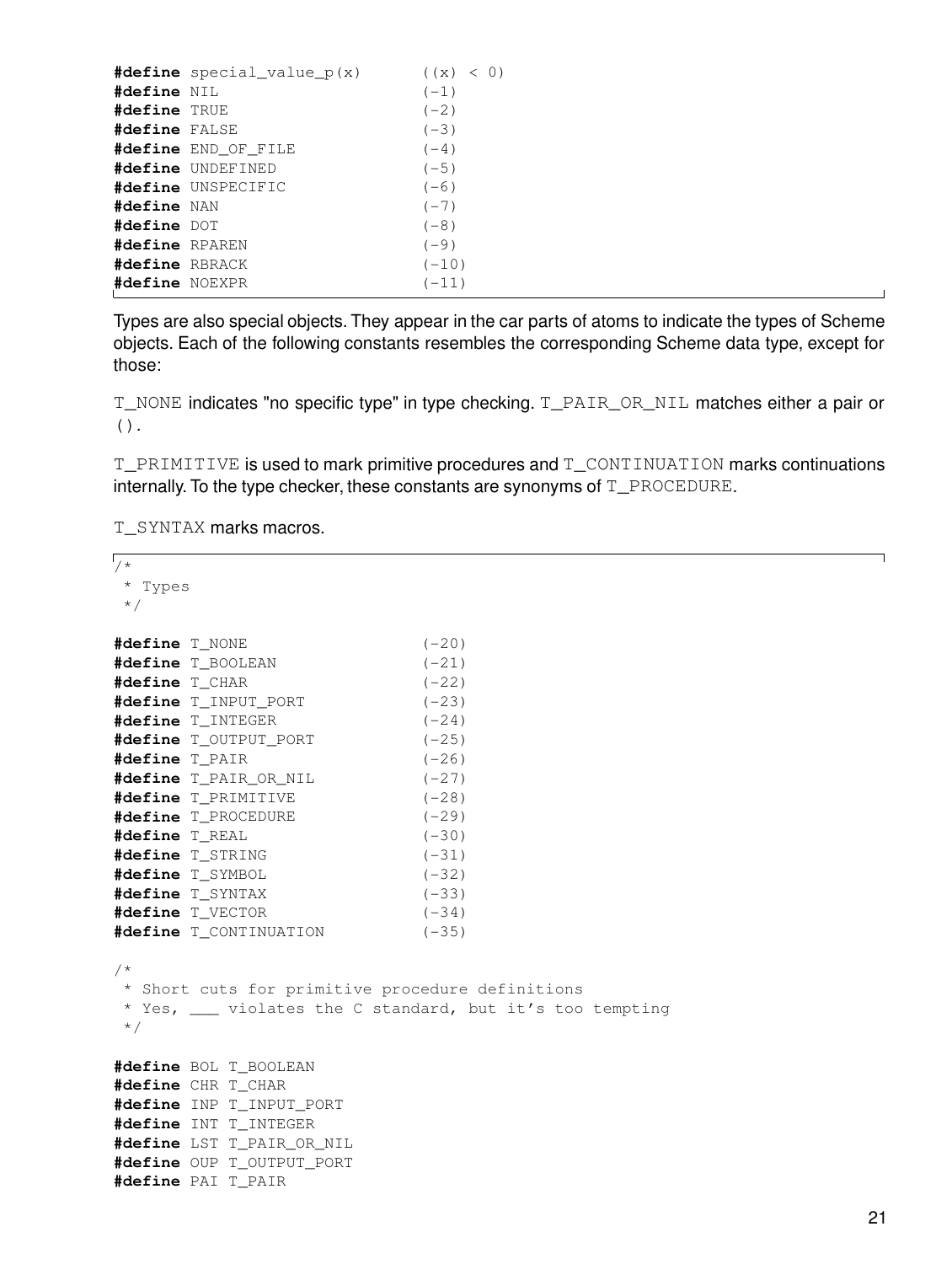**#define** PRC T\_PROCEDURE **#define** REA T\_REAL **#define** STR T\_STRING **#define** SYM T\_SYMBOL **#define** VEC T\_VECTOR  $\text{\#define}$  T\_NONE

The Primitive\_procedure structure holds information about a primitive procedure, i.e. a Scheme procedure that is implemented in C. name holds the name of the procedure, (e.g. "cdr"), handler is a pointer to a C function that maps a tree of nodes to a tree of nodes,  $min\_args$  and  $max$  args contain the minimum and maximum number of arguments that may be passed to a procedure.max\_args=-1indicatesthat a procedurehas no upper argument limit;the procedureis "variadic". The arg\_types[] array holds the types (see above) of the first three arguments of the primitive procedure. Types of subsequent arguments must be checked by the procedure itself.

```
struct Primitive procedure {
       char *name;
       cell (*handler)(cell expr);
       int min args;
       int max_args; /* -1 = \text{variable} */int arg_types[3];
};
#define PRIM struct Primitive_procedure
```
PRIM\_SEG\_SIZE is the number of primitive procedure slots to be allocated at once when adding primitives.Thisnumber shouldbesufficient toholdallcoreprimitives,toavoidunnecessary re-allocation of the Primitives array during initialization.

**#define** PRIM\_SEG\_SIZE 256

#### **Global Variables**

These are the global variables used by the interpreter. EXTERN is pre-defined to expand to nothing when included by the main program. When included by extensions (which must not define EXTERN), the below #define will make the globals "extern".

```
\sqrt{1*}* Globals
 */
#ifndef EXTERN
 #define EXTERN extern
#endif
```
Cons\_segment\_size and Vec\_segment\_size specify the sizes of the segments that have just been added to the corresponding pools. Each time a new segment is added, these values grow by a factor of 3/2. Cons\_pool\_size and Vec\_pool\_size hold the current total sizes of the pools.

```
EXTERN int Cons_segment_size,
              Vec_segment_size;
EXTERN int Cons_pool_size,
              Vec_pool_size;
```
The next three variables implement both the node pool and the node data structure. Each node has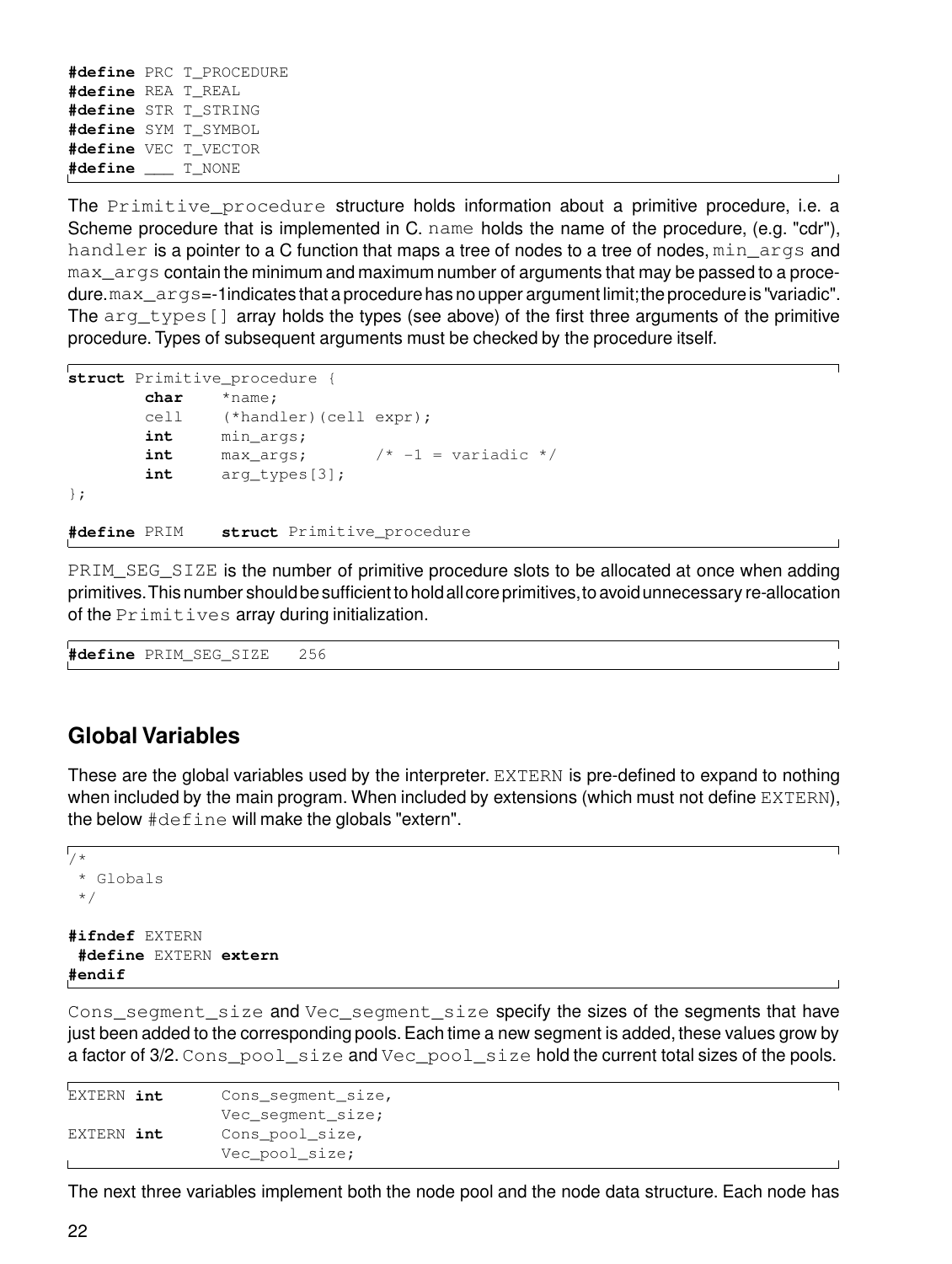three fields named "car", "cdr", and "tag". When a node implements a "cons cell" (or just "cons"), car and cdr point to the car and cdr part of that cons cell, respectively.

The tag field holds various meta information about the node, which is mostly connected to typing and garbage collection. Atomic nodes (integers, strings, vectors, procedures, etc) have the ATOM\_TAG bit set in the tag field. Conses have the ATOM\_TAG cleared.

Each node is identified by its offset into the  $Car$ ,  $Car$ , and  $Tag$  arrays, which together implement the "cons pool" (outlined in figure 2).



[Fig.2: Node pool structure]

A node references another node by keeping the offset of that node in its car or cdr field. In the above diagram, node 3 references node 1 via its cdr field and node 5 via its car field. Node 1 is  $(\#\text{f})$ , node Node 5 is the integer 5, so node 3 is  $(5 \#f)$ . Only node 5 has the atom tag set, because an integer is an atom. ( $\#F$  is a special value.)

| EXTERN cell | *Car,    |  |
|-------------|----------|--|
|             | $*Cdr$ ; |  |
| EXTERN char | *Taq;    |  |

Vectors is the vector pool. Strings and vectors will be allocated here.

EXTERN cell \*Vectors;

Free\_list is the offset of the node on the top of the list of free nodes. Free nodes are chained together via their cdr fields. Free\_vecs points to the free region that is maintained at the end of the vector pool.

| EXTERN cell | Free list; |  |
|-------------|------------|--|
| EXTERN cell | Free_vecs; |  |

Primitives is an array holding one PRIM struct for each primitive procedure in the entire system. When adding primitives to the system, PRIM structs will be copied from local arrays to this array. thereby assigning a unique index to each primitive procedure. This method allows to identify primitives by their offset in the array.

**Rationale:** This approach was chosen, because storing pointers to PRIM structures directly in the primitive procedure nodes caused trouble on computers using address space layout randomization (ASLR) or position-independent code (PIC, PIE) when primitive nodes were written to an image file. When the image file was read back into memory by a different instance of the interpreter, the addresses of the structs could have changed, causing the interpreter to crash.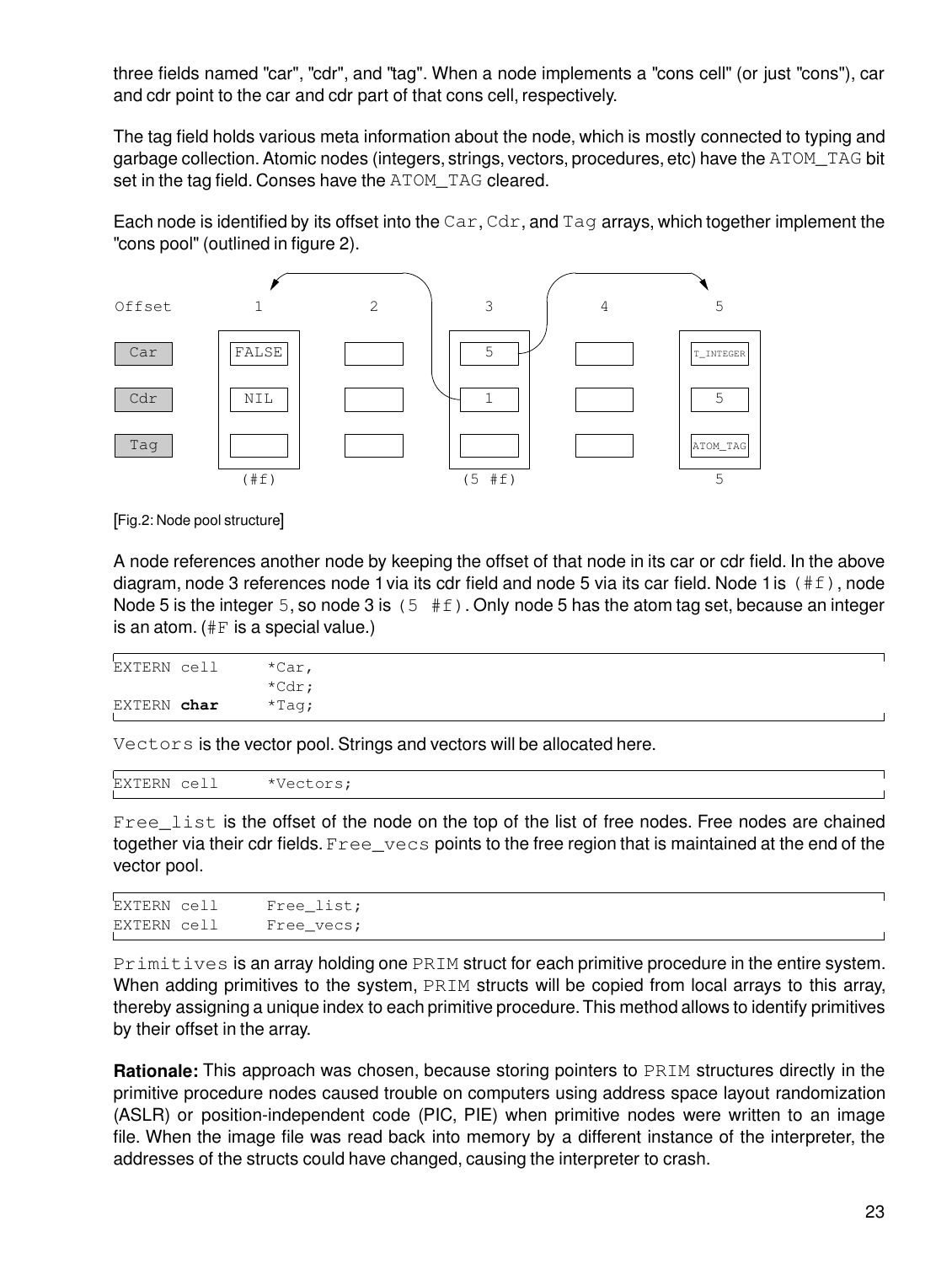In earlier versions of S9, this was prevented by making the address of the Primitives array part of the magic header (causing the interpreter to fail at image load time), but the new approach is more user-friendly.

EXTERN PRIM \*Primitives;

Last\_prim is the slot number (index) of the next primitive procedure to be added to Primitives. Hence it is also equal to the number of primitives currently in the system.

Max\_prims is the current size (number of slots) of Primitives. It will grow on demand.

EXTERN **int** Last\_prim, Max\_prims;

The following code contains the various registers of the virtual Scheme machine. Stack is the global stack for storing intermediate results, call frames, outer environments, etc. Because the evaluator is reentrant, the bottom of the stack is memorized in Stack bottom. State stack is used to save the interpreter state when evaluating nested expressions.

Tmp, Tmp\_car, and Tmp\_cdr protect objects from the garbage collector while allocating nodes.

Symbols is a list of all symbols that are known to the interpreter. Program is the program that is currently evaluating. Environment is the environment that is currently in effect. Acc is the accumulator -- a register that holds the result of a (partial) evaluation.

Apply magic and Callcc magic hold the indices of the apply and call/cc procedures in the Primitives array. This is done because these procedures will have to be treated in a special way by the evaluator.

New is part of a hack to work around the sub-optimal order of assignment evaluation of C. Because car(x) may be evaluated before or after cons(a, b) in

 $car(x) = cons(a, b)$ ;

the allocator (cons()) may relocate the pool, so car(x) will write to an undefined memory region. This is why we have to do it this way:

```
New = cons(a, b);
car(x) = New; /**sigh**/
```

| EXTERN cell | Stack,                     |
|-------------|----------------------------|
|             | Stack bottom;              |
| EXTERN cell | State stack;               |
| EXTERN cell | Tmp car,                   |
|             | Tmp cdr,                   |
|             | Tmp;                       |
| EXTERN cell | Symbols;                   |
| EXTERN cell | Program;                   |
| EXTERN cell | Environment;               |
| EXTERN cell | Acc:                       |
| EXTERN cell | Apply magic, Callcc magic; |
| EXTERN cell | New;                       |

Level is the number of nested parentheses during read, Load\_level the number of nested loads, and Displaying indicates whether we are displaying or writeing an object. The code of display and write is almost identical, so we use this flag to run the same function in different modes.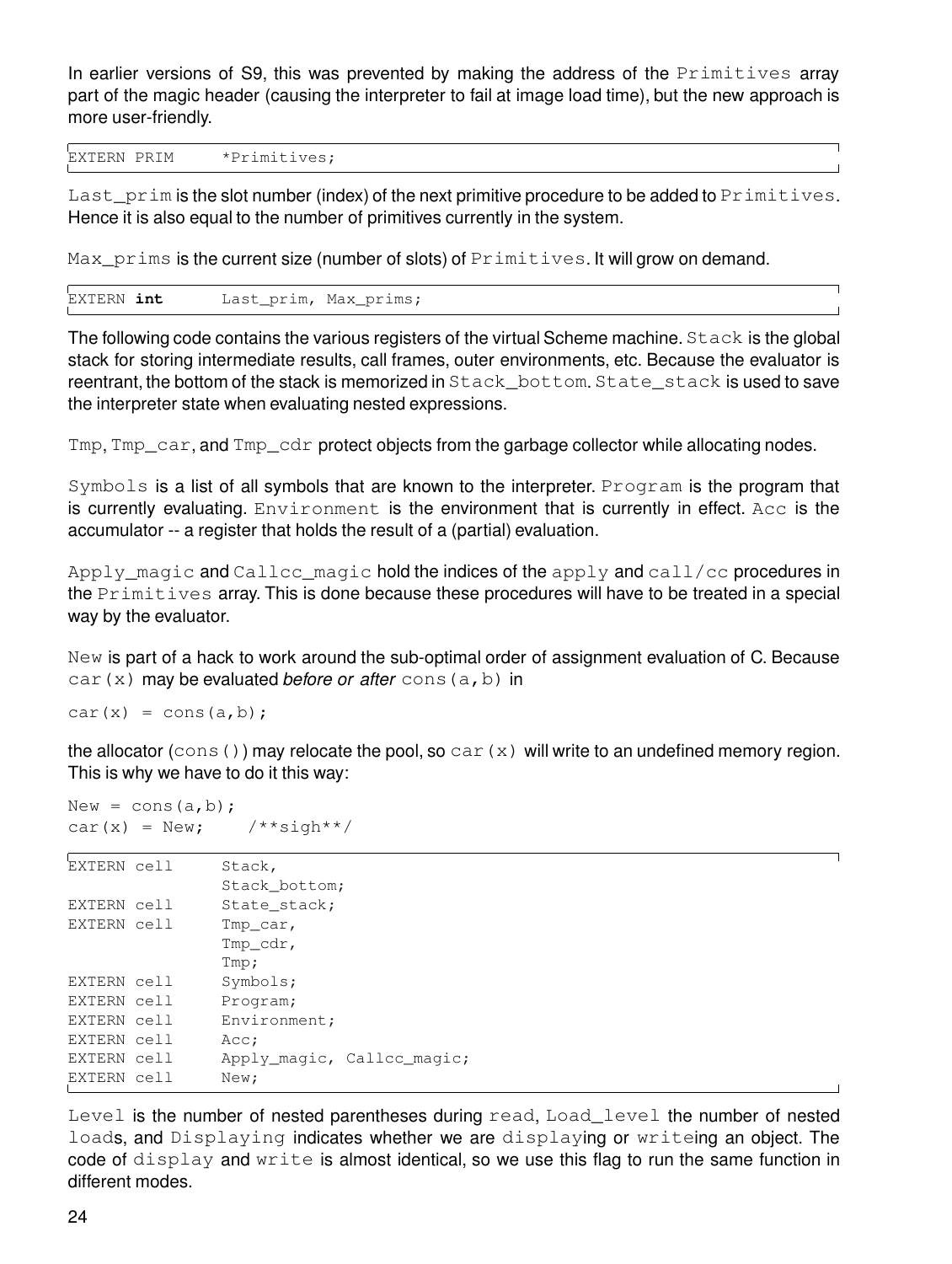| EXTERN int | Level;      |
|------------|-------------|
| EXTERN int | Load level; |
| EXTERN int | Displaying; |

These variables deal with error reporting. Called procedures [] holds references to the most recently called procedures. It works as a ring buffer. Proce  $ptr$  points to the next free slot in the buffer. Proc max is the maximum number of references to store in the buffer (this value may not be larger than MAX\_CALL\_TRACE).

File list is a list of file names referenced by nested load.

Line  $\overline{no}$  is the current input line number in the file connected to the current input port. Open $ing$  ing ine is the line number on which an outermost opening parenthesis is placed. It is used for error reporting.

Printer count and Printer limit limit the number of characters written in error messages. When Printer\_count becomes greater than Printer\_limit, the printer will emit "..." and stop printing.

| EXTERN cell | Called procedures [MAX CALL TRACE]; |
|-------------|-------------------------------------|
| EXTERN int  | Proc ptr, Proc max;                 |
| EXTERN cell | File list;                          |
| EXTERN int  | Line no;                            |
| EXTERN int  | Opening_line;                       |
| EXTERN int  | Printer_count, Printer_limit;       |

Trace list is a list of procedure names (symbols) that are currently being traced (see trace  $\wedge$ [page 133]).

EXTERN cell Trace\_list;

Ports[] is an array holding all I/O ports that may be used by S9fES. Opening a port allocates a slot from this array. Unused ports are set to NULL. Each Port is associated with a corresponding slot in Port\_flags [], which holds the state of the port. (See USED\_TAG, LOCK\_TAG  $\land$  [page 19].)

Input\_port and Output\_port are the ports that are currently being read and written respectively (they are delivered in Scheme programs by (current-input-port) and (currentoutput-port)). Error\_port is connected to stderr. It is used to report errors in batch mode (when Quiet\_mode=1).

| <b>EXTERN FILE</b> | *Ports[MAX PORTS];      |
|--------------------|-------------------------|
| EXTERN char        | Port flags [MAX PORTS]; |
| EXTERN int         | Input port,             |
|                    | Output_port,            |
|                    | Error port;             |

Command\_line is a copy of the arguments passed to a Scheme program via  $\arg[\ ]$ . Memory\_limit\_kn is the memory limit of the interpreter in kilo nodes.

When  $Quiet_model$  is set to one, the interpreter will not print a banner or issue a prompt and it will exit after catching an error. Error messages will go to stderr instead of stdout.

| EXTERN <b>char</b> | **Command line;  |  |
|--------------------|------------------|--|
| EXTERN long        | Memory limit kn; |  |
| EXTERN int         | Ouiet mode;      |  |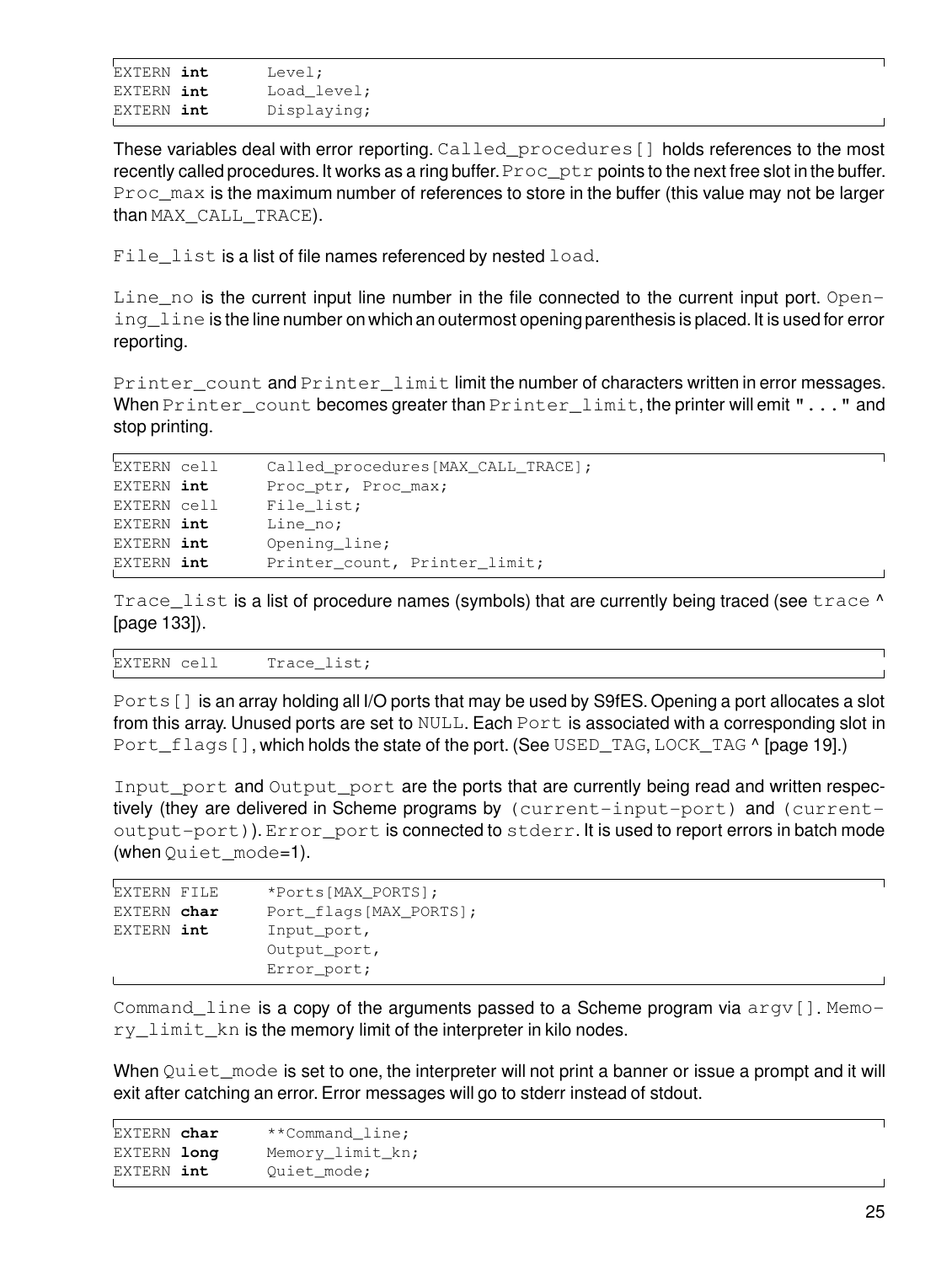$Error_f$ lag will be set as soon as an error is caught by  $error()$ . Because this flag may be set by the SIGINT handler, it has to be declared "volatile".

EXTERN **volatile int** Error\_flag;

The evaluator uses the following variables to identify some frequently-used symbols in  $O(1)$  time.

```
/* Short cuts for accessing predefined symbols */
EXTERN cell S_arrow, S_else, S_extensions, S_latest,
               S_library_path, S_loading, S_quasiquote,
               S quote, S unquote, S unquote splicing;
EXTERN cell S and, S begin, S cond, S define,
               S_define_syntax, S_if, S_lambda, S_or,
               S_set_b;
```
#### **Macros**

#### **Input/Output**

These are just some shortcuts.nl() emits a newline sequence,  $\text{re}\text{jet}$  () puts a character back to an input port,  $\text{read}_c()$  reads a character from an input port, and  $\text{read}_c_i()$  reads a character and transforms it to lower case. All interpreter input goes through  $\text{read }c()$ .

 $\sqrt{1 + \frac{1}{2}}$ \* I/O \*/

```
#define nl() pr("\n")
#define reject(c) ungetc(c, Ports[Input_port])
#define read_c() getc(Ports[Input_port])
#define read_c_ci() tolower(read_c())
```
#### **Node Decomposition**

These macros decompose the various atomic node types. Note that atoms are only atomic at the Scheme level. Behind the scenes we have to access their individual (sub-atomic, as it were) parts. These operations involve some ugly, low-level array wrestling, so they are abstracted as macros.

string() returns a pointer to the characters of a string atom. string\_len() returns the number of characters in a string atom (including the trailing NUL character!). Note that a string may contain NULs at any position, so we extract the length from the vector pool.

symbol\_name() extracts the name of a symbol and symbol\_len() the length of the name. These are in fact the same as the corresponding string macros.

 $vector()$  extracts a pointer to the elements stored in a vector. The elements are stored in an array of cells. vector\_link() and vector\_index() extract values of internal fields of a vector (see below).  $vector \text{len}()$  computes the actual length of a vector as seen by Scheme.  $vec$ tor\_size() converts the size of a vector in bytes into its size in cells (including meta information).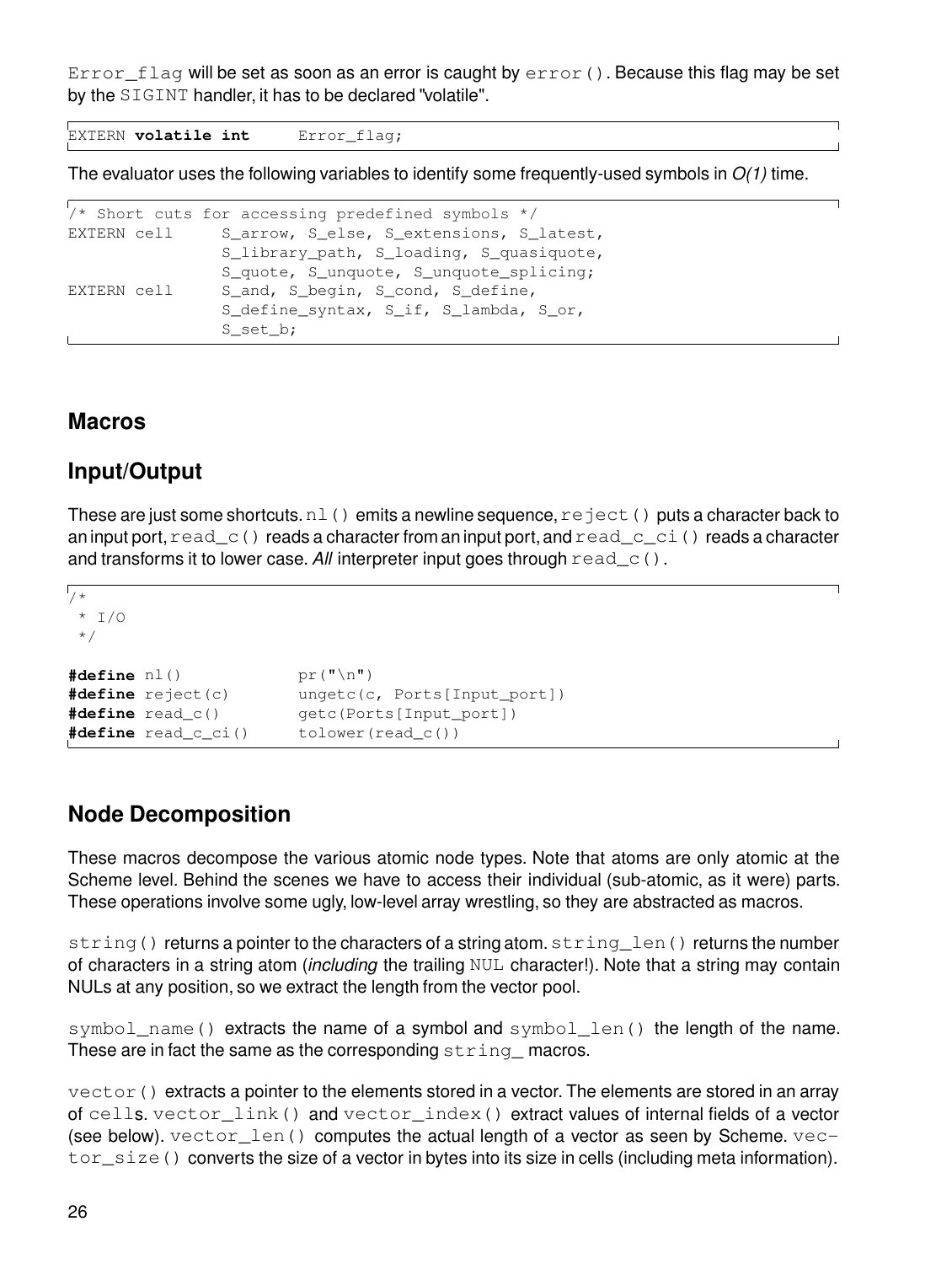port\_no() extracts the port number of a port, i.e, its offset into the Ports[] and Port\_flags[] arrays.

char value() returns the character stored in a Scheme "char".

```
\sqrt{2}* Access to fields of atoms
 */
#define string(n) ((char *) &Vectors[Cdr[n]])
#define string_len(n) (Vectors[Cdr[n] - 1])
#define symbol_name(n) (string(n))
#define symbol_len(n) (string_len(n))
#define vector(n) (&Vectors[Cdr[n]])
#define vector_link(n) (Vectors[Cdr[n] - 3])
#define vector_index(n) (Vectors[Cdr[n] - 2])
#define vector_size(k) (((k) + sizeof(cell)-1) / sizeof(cell) + 3)
#define vector_len(n) (vector_size(string_len(n)) - 3)
#define port_no(n) (cadr(n))
#define char_value(n) (cadr(n))
```
#### **Vector Representation**

A Scheme vector is represented internally as an array of cells with an additional header. The following constants are used to access the header fields.

RAW\_VECTOR\_LINK is the "link field" of a vector. It points back to the node that points to the (data field) of the array in the vector pool (see figure 3).



<sup>[</sup>Fig.3: Vector back link]

The vector back link is required by the garbage collector. When the vector pool is compacted, vector data may move, so the cdr field of the node representing a vector may have to be updated in order to reflect the new location of the vector data.

RAW\_VECTOR\_INDEX is also used in garbage collection. In the mark phase it stores the offset of the vector slot that is currently being marked. It is required for constant-space marking. (See the Memory Management section [page 38] for details.)

RAW\_VECTOR\_SIZE holds the size of a vector in bytes. This is done because strings are also stored in vectors and computing the length of a string is done more frequently than computing the length of a vector.

Note that for a string, the RAW\_VECTOR\_SIZE may be smaller than the actual size of the vector containing the string. This is because vector sizes are always a multiple of the size of a cell, but string lengths are not limited in such a way. The vector\_size() macro converts a RAW\_VECTOR\_SIZE into an actual vector size in cells.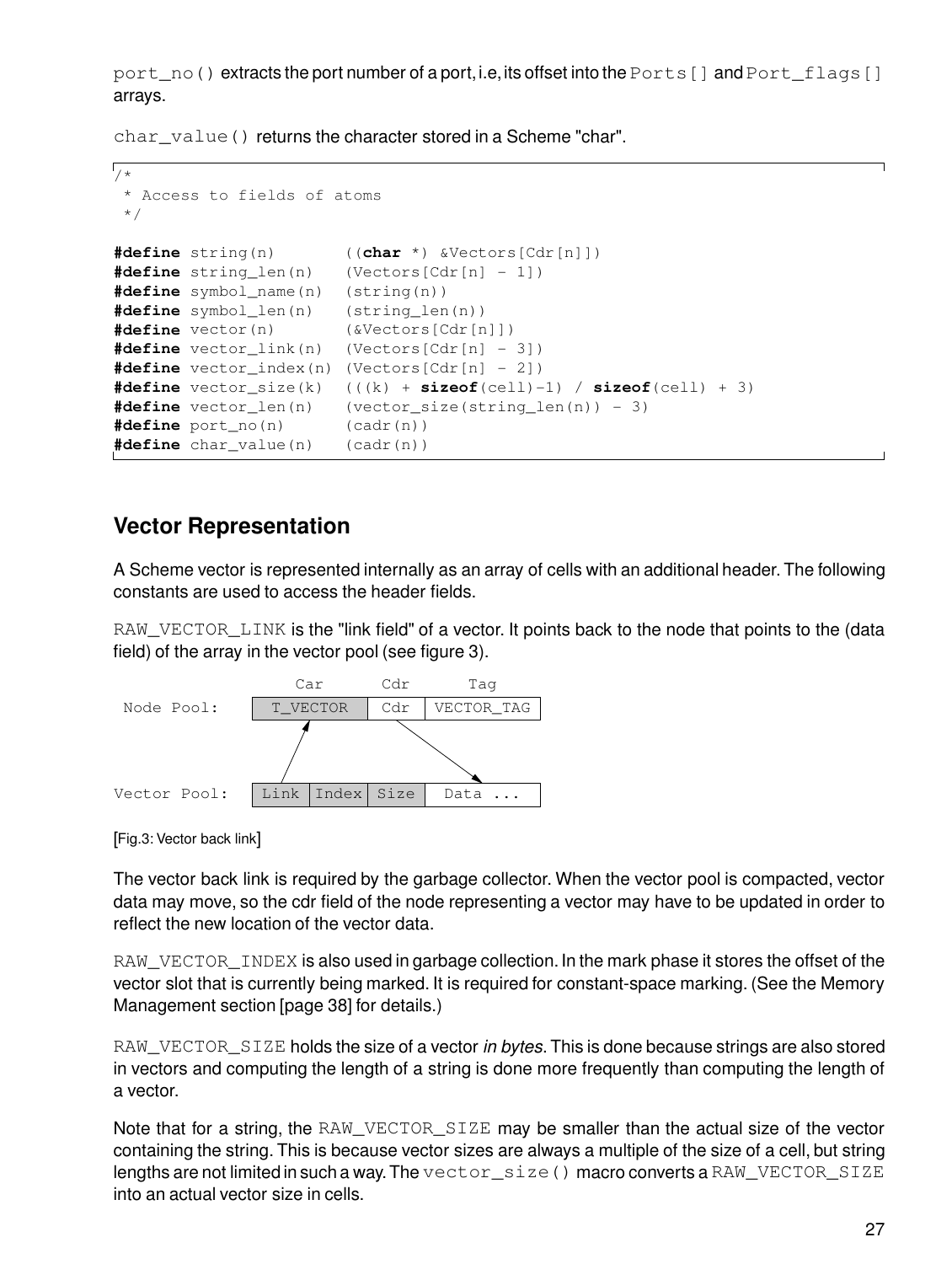RAW\_VECTOR\_DATA, finally, holds the first vector element. Subsequent vector elements follow immediately.

```
\sqrt{1 + \frac{1}{2}}* Internal vector representation
 */
#define RAW_VECTOR_LINK 0
#define RAW_VECTOR_INDEX 1
#define RAW_VECTOR_SIZE 2
#define RAW_VECTOR_DATA 3
```
#### **Real Number Representation**

A S9fES real number (floating point number) consists of four or more nodes holding its

- -- type
- -- flags
- exponent
- -- (variable-length) mantissa

All of its nodes have the atom flag set, because their car fields carry values rather than references to other nodes (see figure 4).

| . .<br>$H H, \nabla$ | ~~<br>◡◡∸ |  |  | محلط<br>◡◡∸ |  | $\mathbf{v}$<br>∸∆∪ | <b>AL</b> 30<br>◡◡ |  | ---<br>Mã<br>ں ب<br>. |
|----------------------|-----------|--|--|-------------|--|---------------------|--------------------|--|-----------------------|
|----------------------|-----------|--|--|-------------|--|---------------------|--------------------|--|-----------------------|

[Fig.4: Real number representation]

The mantissa is a *fixed-length* sequence of bignum integer segments, which are explained in detail in the section about bignum arithmetics.

The x\_real\_flags(), x\_real\_exponent(), and x\_real\_mantissa() macros extract the individual parts of a real number. There is only one flag, REAL NEGATIVE, which -- when set -indicates that the number is negative. The  $x$  real negative flag() macro tests this flag.

```
\sqrt{2}* Flags and structure of real numbers
 */
#define x_real_flags(x) (cadr(x))
\#define x real exponent(x) (caddr(x))
#define x_real_mantissa(x) (cdddr(x))
#define REAL_NEGATIVE 0x01
#define x_real_negative_flag(x) (x_real_flags(x) & REAL_NEGATIVE)
```
#### **Nested Lists**

These are the usual abbreviations for nested  $car$  and  $cdr$ . We define only those that are actually used in the code.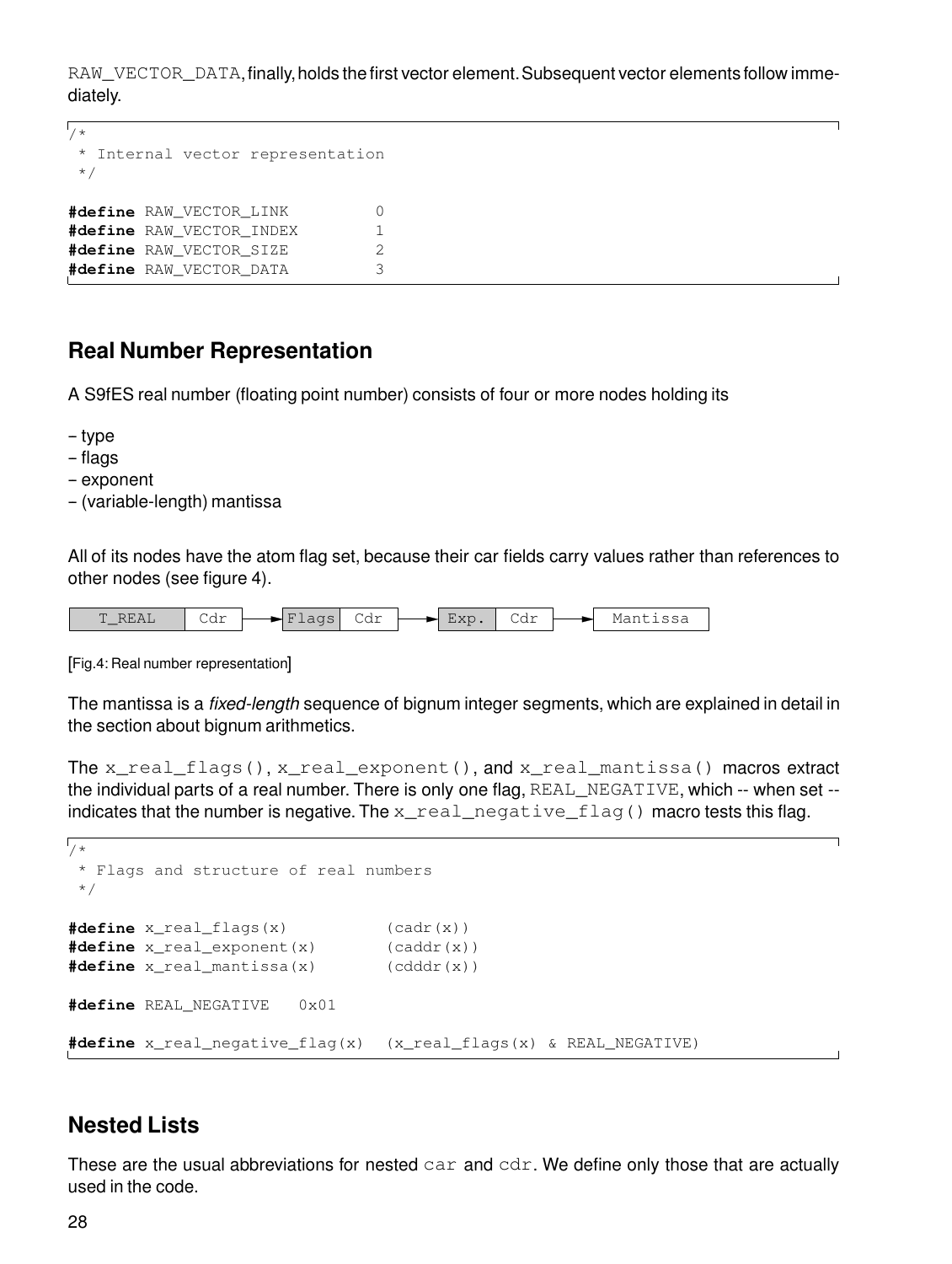```
\sqrt{2}* Nested lists
 */
#define car(x) (Car[x])
#define cdr(x) (Cdr[x])
#define caar(x) (Car[Car[x]])
#define cadr(x) (Car[Cdr[x]])
#define cdar(x) (Cdr[Car[x]])
#define cddr(x) (Cdr[Cdr[x]])
#define caaar(x) (Car[Car[Car[x]]])
#define caadr(x) (Car[Car[Cdr[x]]])
#define cadar(x) (Car[Cdr[Car[x]]])
#define caddr(x) (Car[Cdr[Cdr[x]]])
#define cdaar(x) (Cdr[Car[Car[x]]])
#define cdadr(x) (Cdr[Car[Cdr[x]]])
#define cddar(x) (Cdr[Cdr[Car[x]]])
#define cdddr(x) (Cdr[Cdr[Cdr[x]]])
#define caaddr(x) (Car[Car[Cdr[Cdr[x]]]])
#define caddar(x) (Car[Cdr[Cdr[Car[x]]]])
#define cadadr(x) (Car[Cdr[Car[Cdr[x]]]])
#define cadddr(x) (Car[Cdr[Cdr[Cdr[x]]]])
#define cddadr(x) (Cdr[Cdr[Car[Cdr[x]]]])
#define cdddar(x) (Cdr[Cdr[Cdr[Car[x]]]])
#define cddddr(x) (Cdr[Cdr[Cdr[Cdr[x]]]])
```
#### **Type Predicates**

Most of the following type predicates test for the corresponding Scheme data types.  $\epsilon$ of  $_p$ () tests for the EOF object, undefined  $p()$  tests for an undefined value, which is used, for instance, as the value of undefined symbols. unspecific  $p()$  tests for the (sic!) unspecific value (as returned by set! and friends).

constant  $p()$  checks whether an object is immutable.  $primitive_p()$  and continua $t$  ion\_p() are used internally only. At the Scheme level, the types they test for are procedures.

 $special\_p()$  checks whether a given symbol introduces a special form (e.g.: quote, if, define). syntax $p()$  tests whether an object is a macro.

atom\_p() returns truth, if its argument is an atom (has either the ATOM\_TAG or VECTOR\_TAG set). It also returns truth for special objects (like  $\#t$  or the EOF), which are also atomic from the Scheme point of view.

auto\_quoting\_p() tests whether an object is self-quoting. We say that all atoms are self-quoting, which is a lie, but simplifies things a lot. Its only evil side effect is that is makes () and unquoted vectors valid Scheme expressions, which they are not.

```
\frac{1}{x}* Type predicates
 */
\texttt{\#define} eof p(n) ((n) == END OF FILE)
#define undefined_p(n) ((n) == UNDEFINED)
#define unspecific_p(n) ((n) == UNSPECIFIC)
```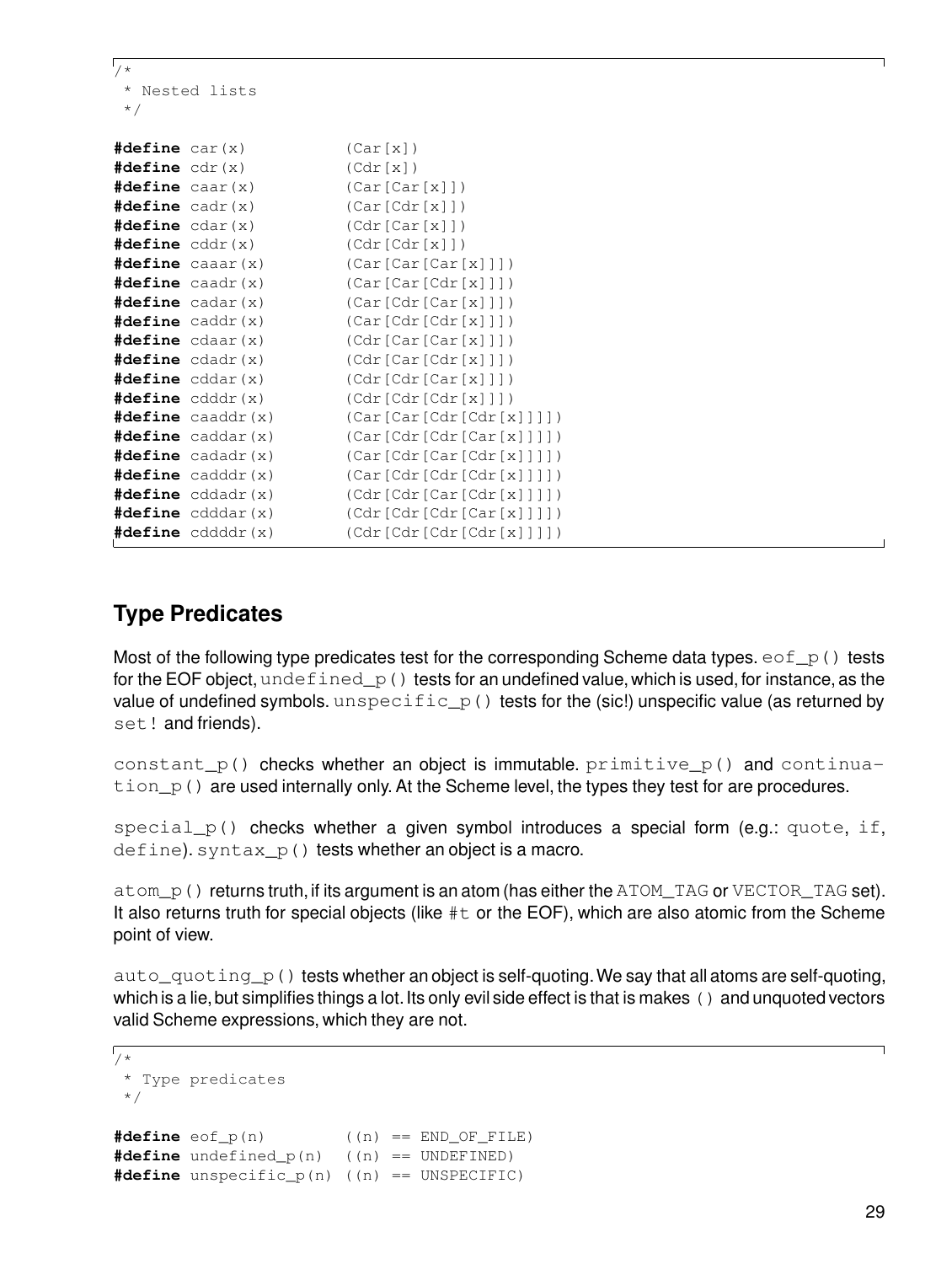```
#define boolean p(n) ((n) == TRUE || (n) == FALSE)
#define constant_p(n) (!special_value_p(n) && (Tag[n] & CONST_TAG))
#define integer p(n) \
        (!special value p(n) && (Tag[n] & ATOM TAG) && Car[n] == T_INTEGER)
#define number p(n) \setminus(!special_value_p(n) && (Tag[n] & ATOM_TAG) && \
                (Car[n] == T" REAL || Car[n] == T'INTER))
#define primitive_p(n) \
        (!special value p(n) && (Tag[n] & ATOM TAG) && Car[n] == T_PRIMITIVE)
#define procedure p(n) \
        (!special value p(n) && (Tag[n] & ATOM_TAG) && Car[n] == T_PROCEDURE)
#define continuation p(n) \
        (!special_value_p(n) && (Tag[n] & ATOM_TAG) && \
                Car[n] == T_CONTINUATION)#define real_p(n) \
        (!special_value_p(n) && (Tag[n] & ATOM_TAG) && Car[n] == T_REAL)
\texttt{\#define} \text{ special}_p(n) ((n) == S_quote || \
                         (n) == S_begin || \
                         (n) = S_{if} || \
                         (n) == S\_cond || \
                         (n) == S_and || \
                         (n) == S_{OT} || \
                         (n) == S lambda || \
                         (n) == S_set_b || \
                         (n) == S define || \ \rangle(n) == S_define_syntax)
#define char_p(n) \
        (!special_value_p(n) && (Tag[n] & ATOM_TAG) && Car[n] == T_CHAR)
#define syntax_p(n) \
        (!special value p(n) && (Tag[n] & ATOM TAG) && Car[n] == T_SYNTAX)
#define input_port_p(n) \
        (!special_value_p(n) && (Tag[n] & ATOM_TAG) && (Tag[n] & PORT_TAG) \
        &c Car[n] == T_INPUT_PORT)
#define output_port_p(n) \
        (!special_value_p(n) && (Tag[n] & ATOM_TAG) && (Tag[n] & PORT_TAG) \
         &&Car[n] == T_OUTPUT_PORT)#define symbol_p(n) \
        (!special_value_p(n) && (Tag[n] & VECTOR_TAG) && Car[n] == T_SYMBOL)
#define vector_p(n) \
        (!special_value_p(n) && (Tag[n] & VECTOR_TAG) && Car[n] == T_VECTOR)
#define string_p(n) \
        (!special_value_p(n) && (Tag[n] & VECTOR_TAG) && Car[n] == T_STRING)
#define atom p(n) \
        (special_value_p(n) || (Tag[n] & ATOM_TAG) || (Tag[n] & VECTOR_TAG))
#define auto quoting p(n) atom p(n)
#define pair_p(x) (!atom_p(x))
```
#### **The Rib Cage**

A "rib" is an argument list in the process of creation. At any point in the evaluation of a program, the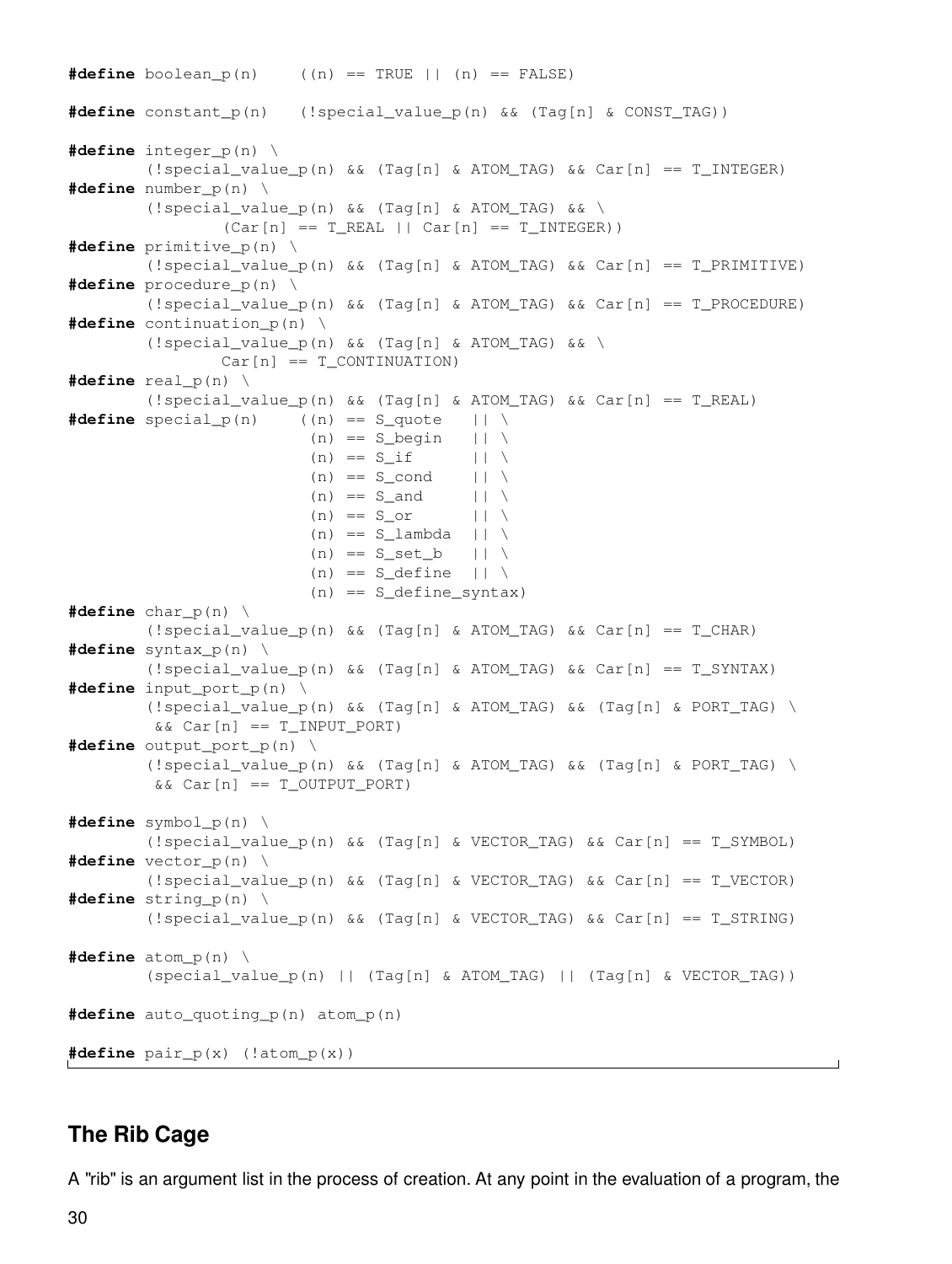evaluator state contains a set of ribs (due to nested procedure application), which may be thought of as a "rib cage".

The S9fES rib structure is outlined in figure 5.



#### [Fig.5: Rib structure]

The *source* field is stored in the *cdr* part of the last cons in order to minimize consing during evaluation.

The rib  $args()$ , rib append(), rib result(), and rib source() macros access the individual parts of a rib. The *append* field of a rib basically caches the last element of the result list so that evaluated arguments can be appended in  $O(1)$  time. (See also: append pointer [page 50])

**Note:** Because adding elements to a rib is a destructive operation, this optimization breaks call/cc with multiple arguments in the same  $l$  ambda. E.g., the following code will break the evaluator:

```
(let ((k (call/cc (lambda (k) k)))
      (x #t))
  ...)
```
This happens because adding the value #t to the rib will **mutate** the binding previously captured by  $\text{call}/\text{cc}$ , so invoking k later will re-establish the wrong state.

**Rationale:** The author of S9fES thinks that overall performance is more important that general  $\text{call}/\text{cc}$ . If you think otherwise, this is where to fix it.

```
\sqrt{2}* Rib structure
 */
#define rib_args(x) (car(x))
#define rib_append(x) (cadr(x))
#define rib_result(x) (caddr(x))
#define rib_source(x) (cdddr(x))
```
#### **Allocators**

Allocators have to be fast, so we implement them as macros. These macros are wrappers around the cons3() procedure, which is the principal node allocator.

cons() allocates a new cons cell. new\_atom() allocates a new atom. save() is used to save objects on the global stack.  $save\_state()$  saves the evaluator state on the state stack. It uses cons3() with ATOM\_TAG, because the object it saves is not a node, but a C int.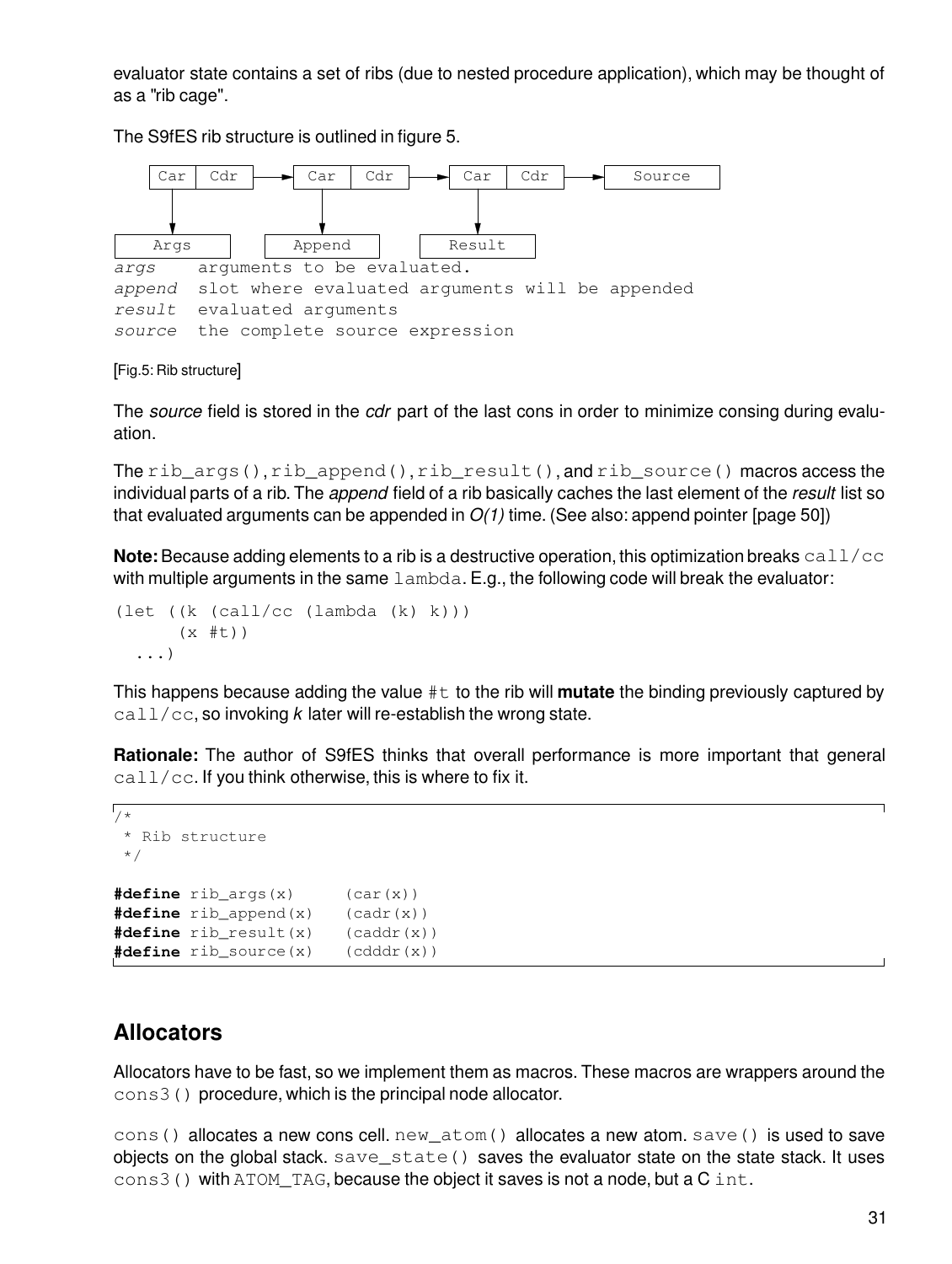```
\sqrt{1}* Allocators
 */
#define cons(pa, pd) cons3((pa), (pd), 0)
#define new_atom(pa, pd) cons3((pa), (pd), ATOM_TAG)
#define save(n) (Stack = cons((n), Stack))
#define save_state(v) (State_stack = cons3((v), State_stack, ATOM_TAG))
```
#### **Arithmetics Primitives**

These arithmetic functions are so low-level that they are best written as macros. x\_bignum\_negative\_p(), x\_bignum\_positive\_p() and x\_bignum\_zero\_p() test whether a bignum integer is negative, positive, or zero, respectively.

 $x$  real negative  $p()$ ,  $x$  real positive  $p()$ , and real zero  $p()$  are the corresponding real number operations. All of these macros expect the correct type, e.g. you cannot pass an integer to x  $real$  zero  $p()$ .

x\_real\_negate() creates a fresh real number with the inverse prefix of the one passed to it.

```
\sqrt{2}* Bignum arithmetics
 */
#define x bignum negative p(a) ((cadr(a)) < 0)
#define x_bignum_zero_p(a) ((cadr(a) == 0) && (cddr(a)) == NIL)
#define x_bignum_positive_p(a) \
                (!x_bignum_negative_p(a) && !x_bignum_zero_p(a))
/*
 * Real-number arithmetics
 */
#define x real zero p(x) \setminus(car(x_{real\_mantissa(x)) == 0 & & cdr(x_{real\_mantissa(x)) == NIL})#define x_real_negative_p(x) \
        (x_real_negative_flag(x) && !x_real_zero_p(x))
#define x_real_positive_p(x) \
        (!x_real_negative_flag(x) && !x_real_zero_p(x))
#define x real negate(a) \
        make_real(x_real_flags(a) & REAL_NEGATIVE? \
                         x_real_flags(a) & ~REAL_NEGATIVE: \
                         x_real_flags(a) | REAL_NEGATIVE, \
                x_real_exponent(a), x_real_mantissa(a))
```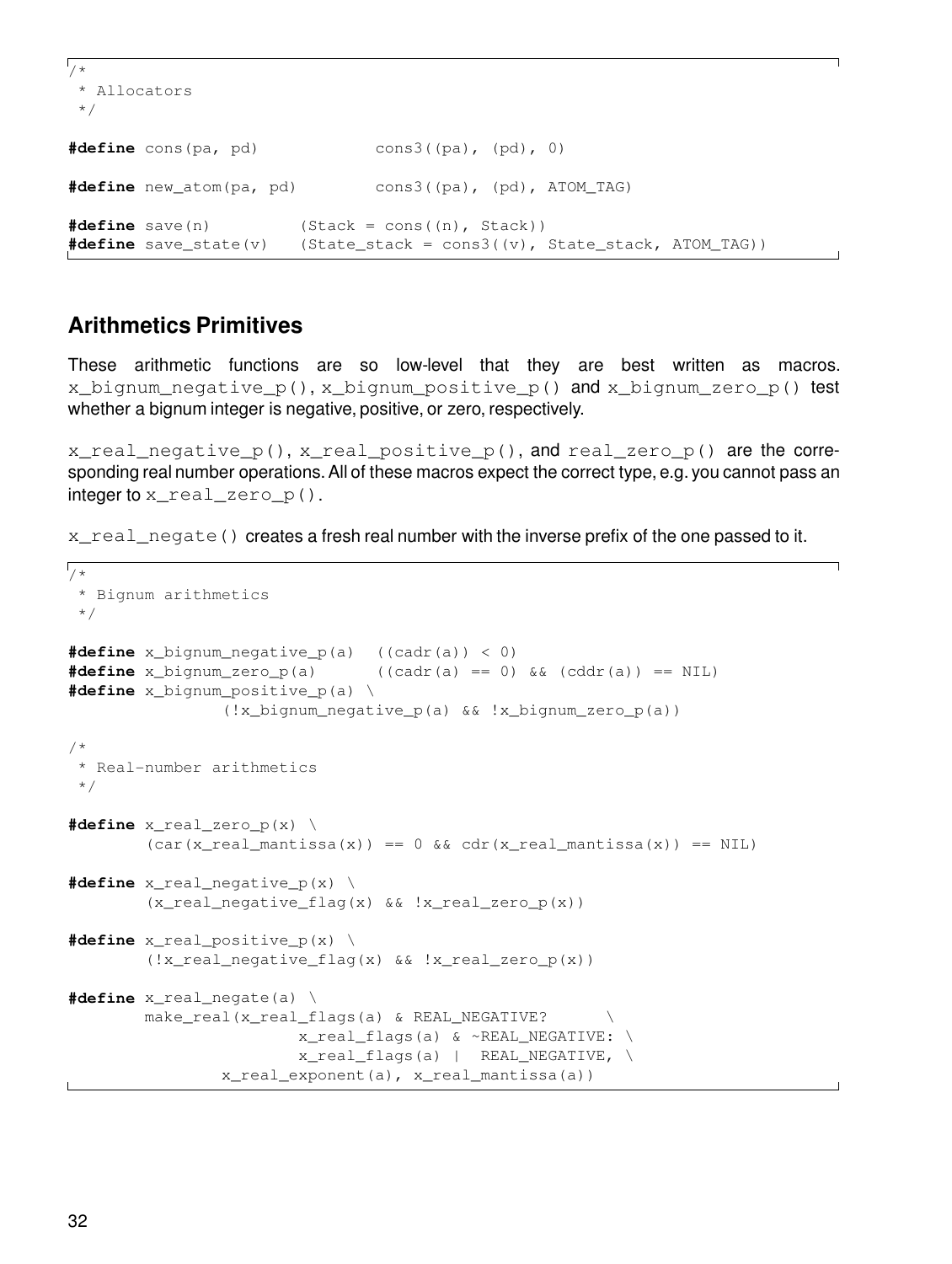#### **Prototypes of Public Functions**

The below functions are used by some S9fES extensions. Hence their prototypes are listed here.

```
\sqrt{1 + \frac{1}{2}}* Prototypes
 */
void add_primitives(char *name, PRIM *p);
cell symbol_ref(char *s);
cell cons3(cell pcar, cell pcdr, int ptag);
int new_port(void);
char *copy_string(char *s);
cell error(char *msg, cell expr);
void fatal(char *msg);
cell integer_value(char *src, cell x);
int length(cell x);
cell make_char(int c);
cell make_integer(cell i);
cell make_port(int portno, cell type);
cell make_string(char *s, int k);
cell unsave(int k);
```
# **Interpreter Core (C Part)**

```
\sqrt{1 + \frac{1}{2}}* Scheme 9 from Empty Space
 * By Nils M Holm, 2007-2014
 * Placed in the Public Domain
 */
```
#### **Miscellanea**

First, some compile-time options. If you define NO SIGNALS, the POSIX signal handlers will not be compiled in. In this case, sending the S9 process a SIGINT or SIGQUIT signal will terminate the process. When the option is undefined, SIGINT will return to the read-eval-print loop (REPL) and SIGQUIT will shut down the interpreter.

Note that defining NO<sub></sub> options is normally a bad idea due to double negation ("not defining NO\_SIGNALS enables signals"), but in this case actually enabling the option will probably be a rare occasion and hence the positive case should be the default.

BITS\_PER\_WORD\_64 will make use of 64-bit integers on 64-bit systems. Not setting this option on 64-bit systems will only hurt performance, but will still work. REALNUM enables floating point arithmetics. We will not bother with floating point hardware, but implement reals on top of bignum integers.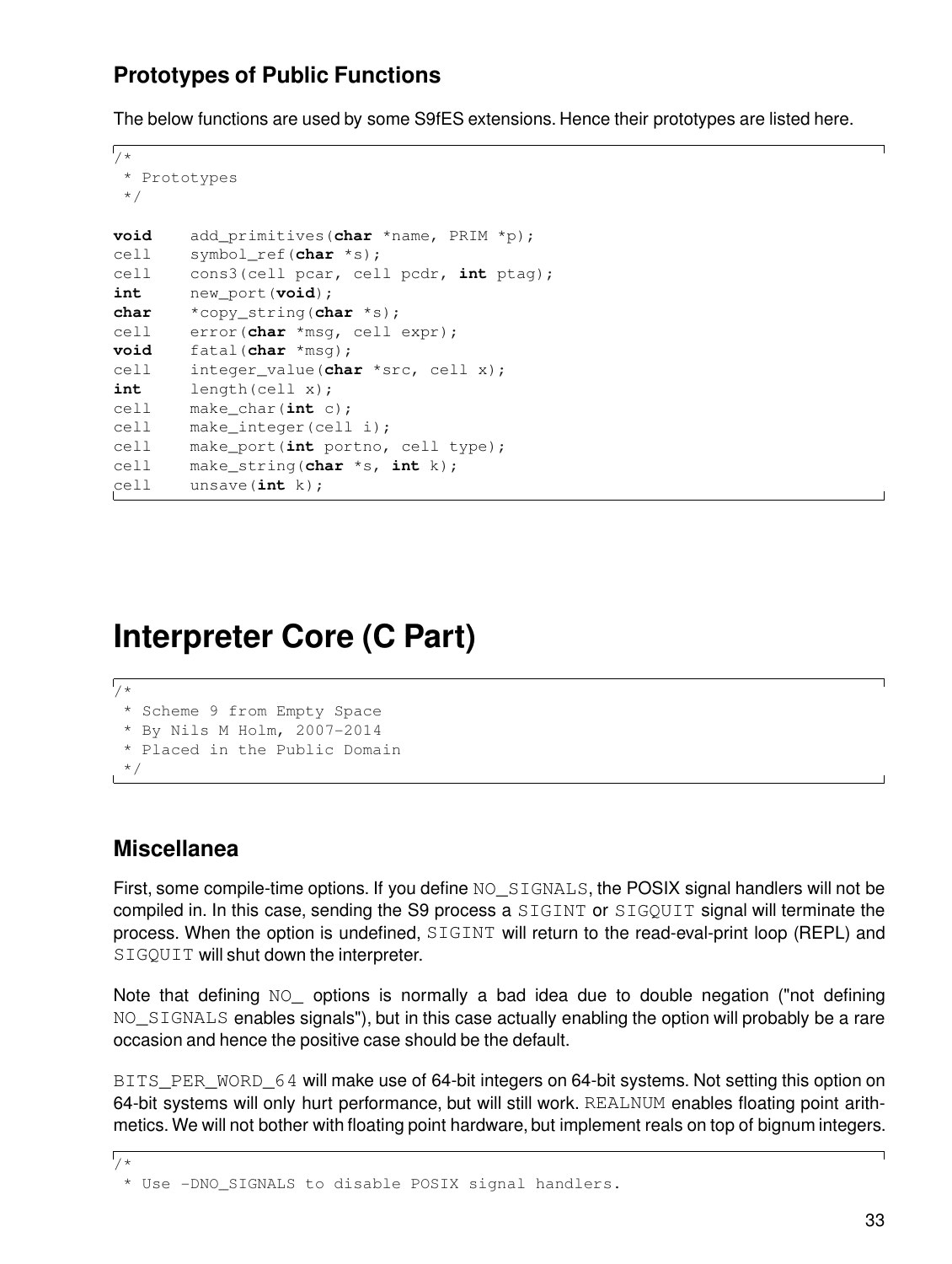```
* Use -DBITS PER WORD 64 on 64-bit systems.
* Use -DREALNUM to enable real number support
      (also add "s9-real.scm" to the heap image).
*/
```
VERSION is the version tag as displayed by the  $-v$  command line option. It is also used in image headers to make sure that each image can only be loaded by the interpreter version that created it.

We define EXTERN here to create the globals in the Header section [page 15]. EXTENSIONS is a list of initializer calls for extensions. When no extensions have been passed to us on the command line, we use an empty list of initializers.

```
#define VERSION "2014-07-21"
#define EXTERN
 #include "s9.h"
#undef EXTERN
#ifndef EXTENSIONS
 #define EXTENSIONS
#endif
```
Garbage collection is silent by default. The GC\_root [] array contains the starting points for the mark phase of the garbage collector, i.e. all nodes pointed to by these variables will be marked "used".

```
\intint Verbose GC = 0;
cell *GC_root[] = { &Program, &Symbols, &Environment, &Tmp,
                        &Tmp_car, &Tmp_cdr, &Stack, &Stack_bottom,
                        &State_stack, &Acc, &Trace_list, &File_list,
                        NULL };
```
#### **Counting**

The counter structure is used for counting things during evaluation. We cannot use bignum arithmetics here, because doing so might invoke the counter (which would then invoke bignums, which ... you get the idea).

Run\_stats enables counting in general while Cons\_stats counts the allocation of "cons" cells. We count interesting things such as reductions steps, cons cells allocated, total storage allocated, and garbage collections performed.

Storage is measured in the rather abstract unit of "nodes", which is explained in the Header section [page 22].

```
\Gamma_{/~\star}* Counting
 */
int Run_stats, Cons_stats;
struct counter {
         int n, n1k, n1m, n1q, n1t;
};
```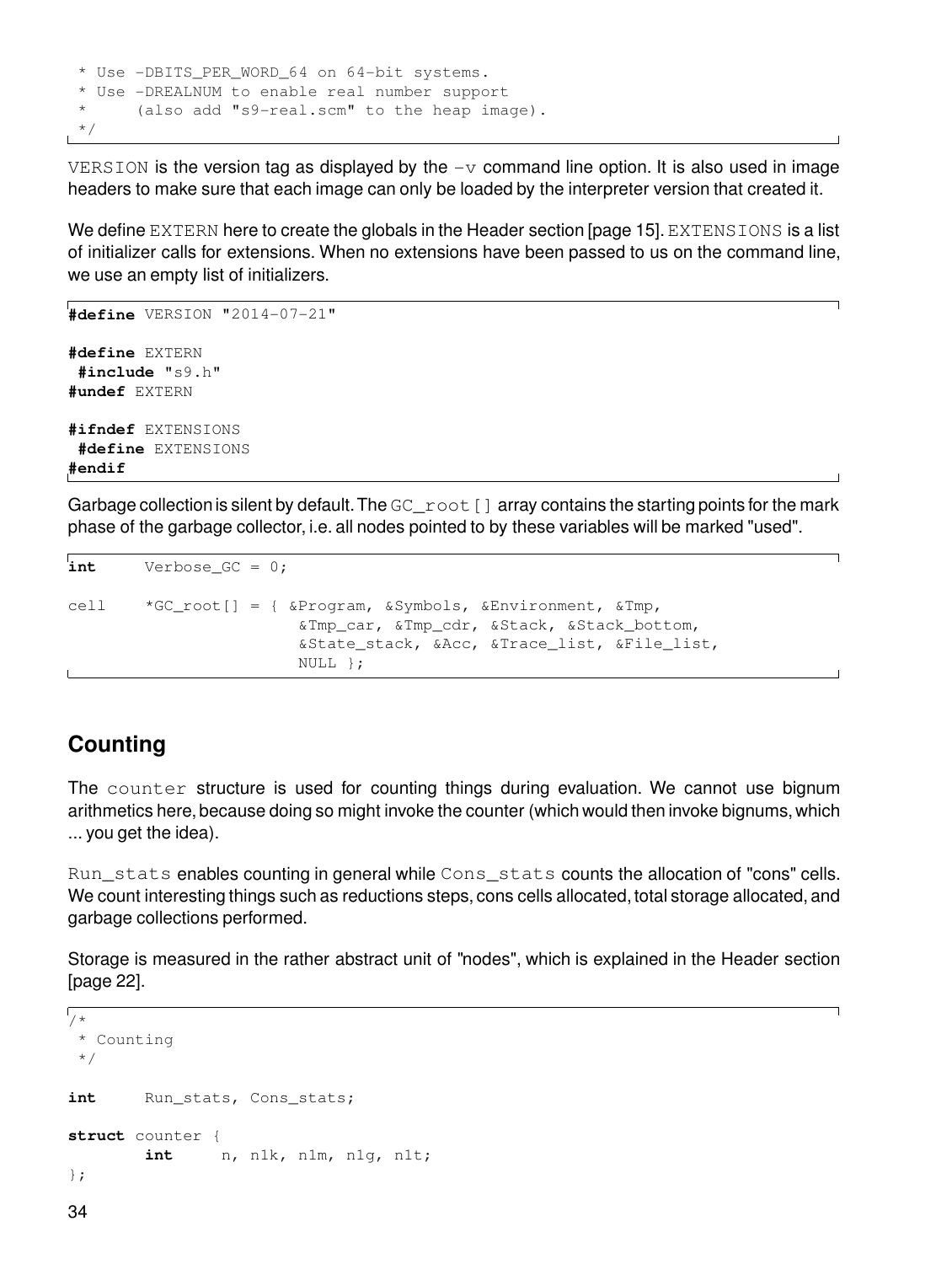**struct** counter Reductions, Conses, Nodes, Collections;

The reset\_counter() function sets a counter to zero, and count() increments the given counter. When a counter overflows, we abort the computation in progress.

```
void reset_counter(struct counter *c) {
          c \rightarrow n = 0;c \rightarrow n1k = 0;c \rightarrow n1m = 0;c \rightarrow n1q = 0;c \rightarrow n1t = 0;}
void count(struct counter *c) {
          char msg[] = "statistics counter overflow";
          c->n++;if (c->n) = 1000 {
                    c \rightarrow n - 1000;
                    c->n1k++;if (c->n1k >= 1000) {
                              c->n1k -= 1000;c\rightarrow\text{nlm++};
                               if (c->n1m>=1000) {
                                         c \rightarrow n1m - 1000;
                                         c\rightarrown1q++;if (c->n1q >= 1000) {
                                                   c \rightarrow n1t - 1000;
                                                   c->n1t++;if (c->n1t >= 1000) {
                                                             error(msg, NOEXPR);
                                                   }
                                         }
                               }
                    }
          }
}
```
The counter\_to\_list() function turns a counter into a list of five integers resembling the trillions, billions, millions, thousands, and ones of its value:

(trillions billions millions thousands ones)

Turning this representation into a bignum is left to some Scheme code.

```
cell counter_to_list(struct counter *c) {
        cell n, m;
        n = make_interest(c->n);n = cons(n, NIL);
        save(n);
        m = make_interest(c->nlk);n = \text{cons}(m, n);car(Strack) = n;m = make_interest(c->n1m);n = \text{cons}(m, n);car(Strack) = n;
```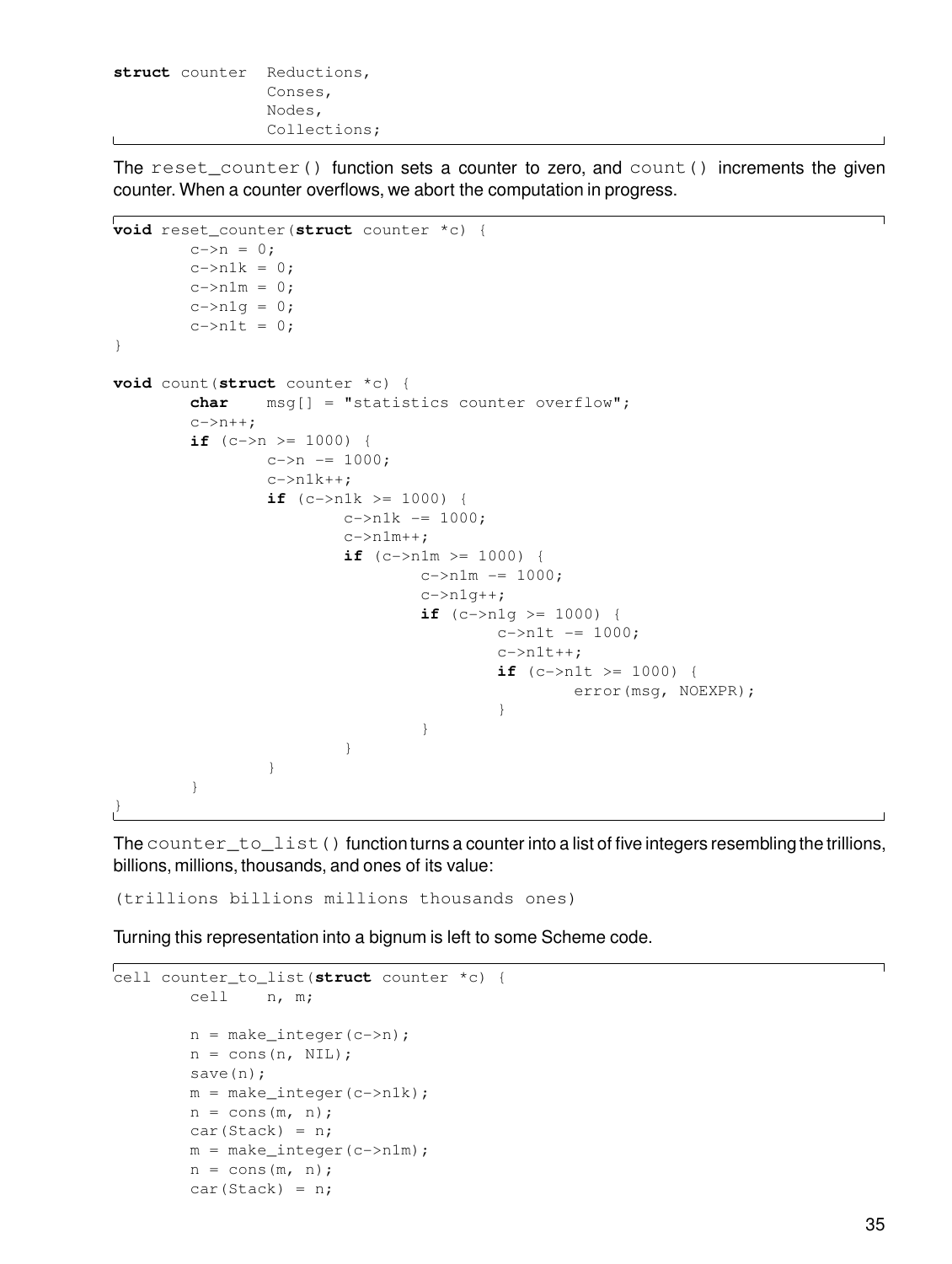```
m = make_interest(c->n1q);n = \text{cons}(m, n);car(Strack) = n;m = make_interest(c->n1t);n = \text{cons}(m, n);unsave(1);
return n;
```
#### **Output**

}

These are raw output functions. All Scheme output will be sent through this interface. The  $pr\_raw()$ function emits the first  $k$  characters of the string  $s$ . The  $Printer$  limiter and  $Printer$  count variables are used to limit the number of characters printed in error messages. When writing a newline to the default output port, we auto-flush the output to generate line-by-line output on terminals.(In case the default port is connected to a FILE that is not line-buffered.)

```
cell error(char *msg, cell expr);
void flush(void) {
        fflush(Ports[Output_port]);
}
void pr_raw(char *s, int k) {
        if (Printer limit && Printer count > Printer limit) {
                if (Printer_limit > 0)
                        fwrite("...", 1, 3, Ports[Output_port]);
                Printer limit = -1;
                return;
        }
        fwrite(s, 1, k, Ports[Output_port]);
        if (Output_port == 1 && s[k-1] == '\n')
                flush();
        Printer count += k;}
void pr(char *s) {
        if (Ports[Output_port] == NULL)
                error("output port is not open", NOEXPR);
        else
                pr_raw(s, strlen(s));
}
```
### **Error Handling**

These routines deal with error conditions. The  $bye()$  function is the principal exit point of the interpreter process. It resets the TTY to a sane state in case curses support is compiled in.  $\text{reset\_tty}( )$ resets the TTY state when the CURSES\_RESET compile-time option is defined.

```
\sqrt{1}* Error Handling
 */
```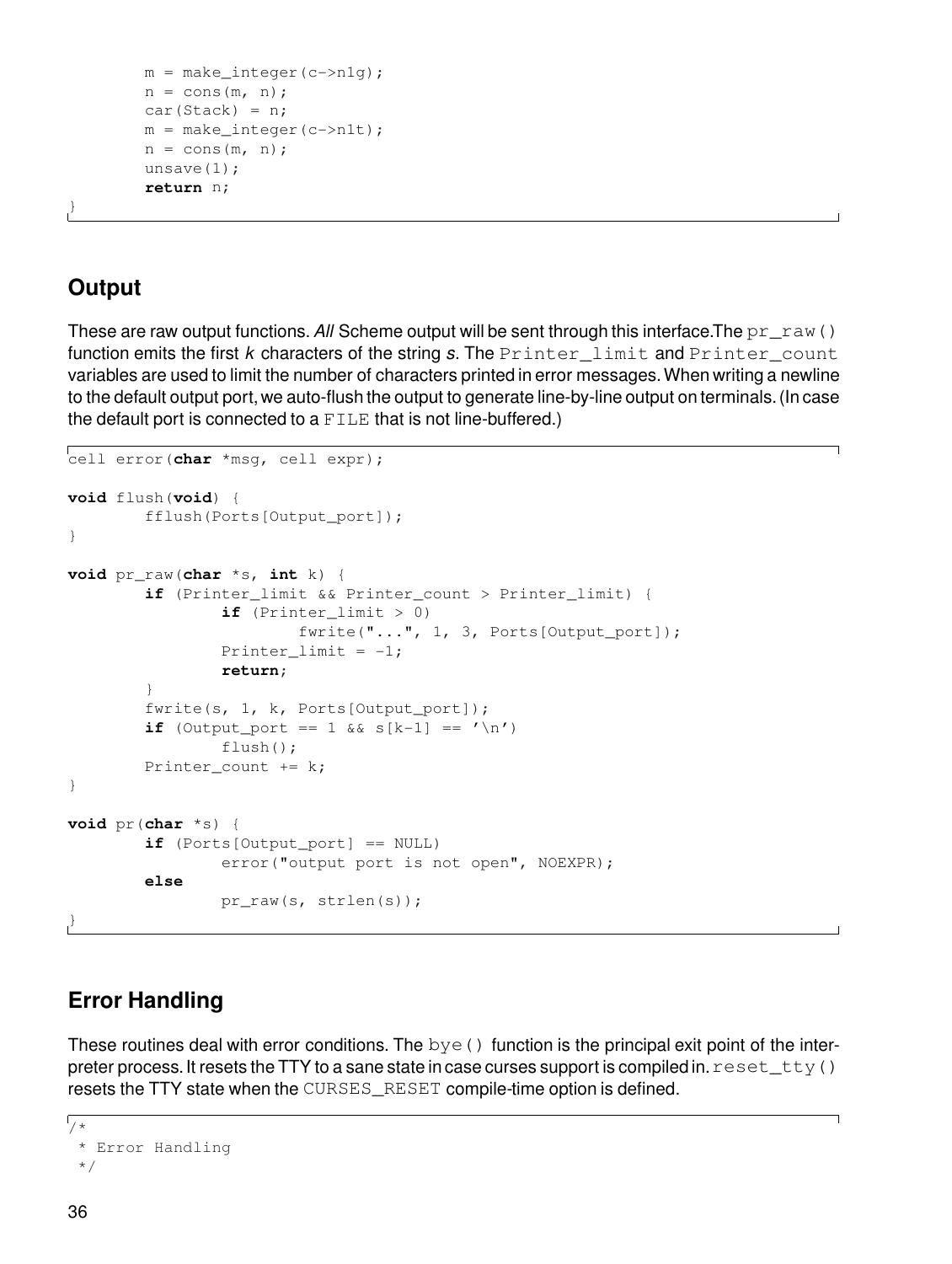```
void reset_tty(void) {
#ifdef CURSES_RESET
        cell pp_curs_endwin(cell);
        pp_curs_endwin(NIL);
#endif
}
void bye(int n) {
        reset_tty();
        exit(n);
}
```
The print\_error\_form() function is used to print the form or object that caused an error. It limits the number of characters to print in order to avoid error messages spanning multiple lines (or pages, or even infinite output).  $print\_call\_trace()$  prints the names of the most recently called procedures. Proc\_max is the maximum number of procedures to print.

```
void print_form(cell n);
void print_error_form(cell n) {
        Printer_limit = 50;
        Printer_count = 0;
        print_form(n);
        Printer limit = 0;
}
void print_calltrace(void) {
        int i, j;
        for (i=0; i <Proc_max; i++)
                if (Called_procedures[i] != NIL)
                        break;
        if (i == Proc max)
                return;
        pr("call trace:");
        i = Proc_ptr;
        for (j=0; j < Proc_max; j++) {
                if (i) = Proc_max)i = 0;if (Called_procedures[i] != NIL) {
                         pr(" " );print_form(Called_procedures[i]);
                }
                i++;}
        nl();
}
```
The  $error()$  routine is called whenever the interpreter catches an error. It prints the message msg and the optional Scheme object  $expr$ . Exponential is used to signal the interpreter that an error has occurred. When it is set, error() will not report any subsequent errors until the flag is reset, so only one error is reported per evaluation. When the interpreter works in quiet mode ( $Quiet_mode$  is set), error() will terminate the interpreter. When the NOEXPR constant is passed to  $error()$  in the expr argument, it will not print any Scheme object after the message. The constant indicates that the error occurred in no (particular) expression.

**void** reset\_tty(**void**);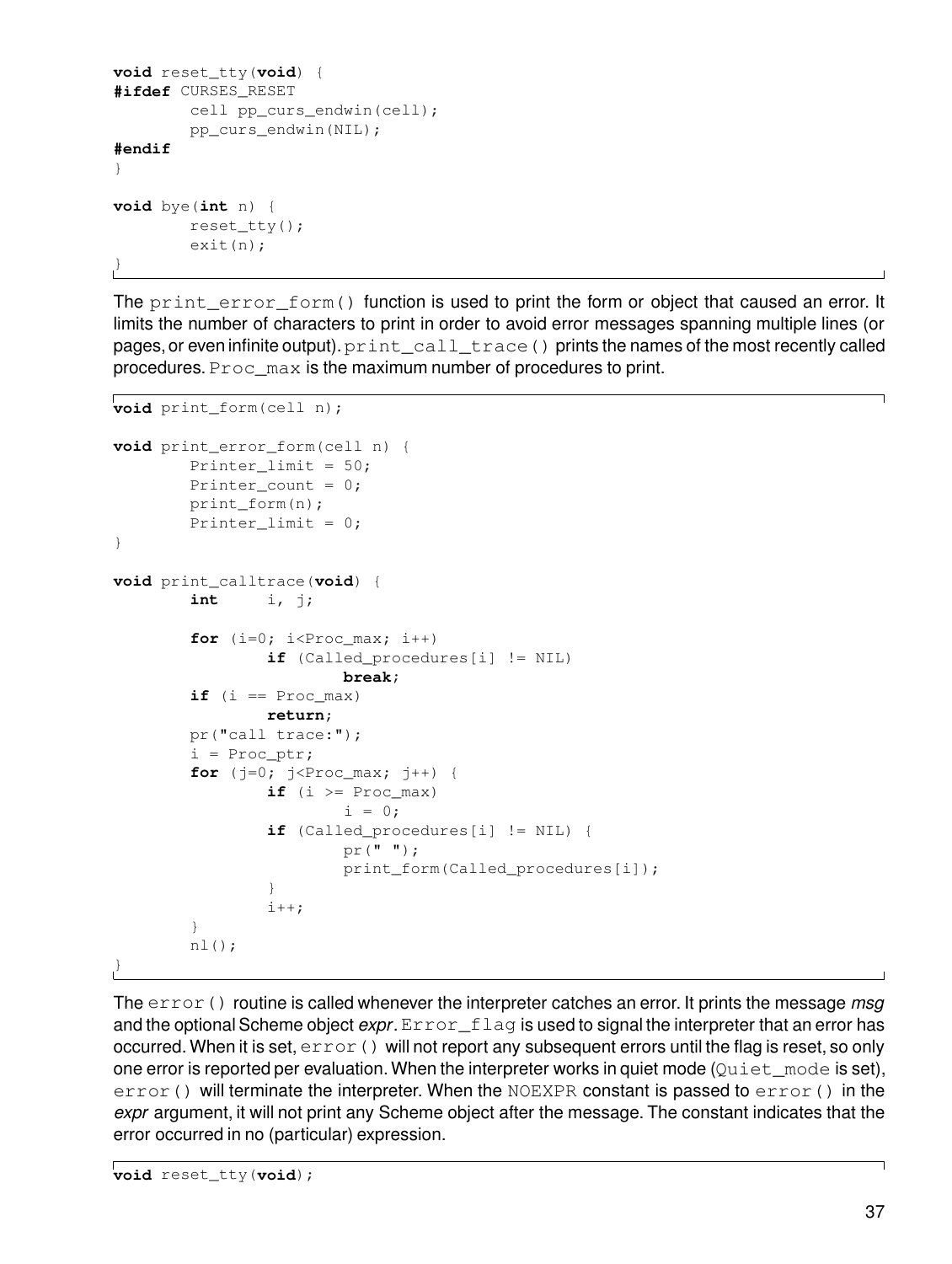```
cell error(char *msg, cell expr) {
        int oport;
        char buf[100];
        if (Error_flag)
                return UNSPECIFIC;
        oport = Output_port;
        Output_port = Quiet_mode? 2: 1;
        Error_flaq = 1;
        pr("error: ");
        if (box_value(S_loading) == TRUE) {
                if (File_list != NIL) {
                        print_form(car(File_list));
                        pr(": ");
                }
                sprintf(buf, "%d: ", Line_no);
                pr(buf);
        }
        pr(msg);
        if (expr != NOEXPR) {
                pr(": ");
                Error\_flag = 0;print_error_form(expr);
                Error flag = 1;
        }
        nl();
        print_calltrace();
        Output_port = oport;
        if (Quiet_mode)
                bye(1);
        return UNSPECIFIC;
```
}

 $fatal()$  is called whenever the interpreter reaches a state that does not allow it to continue operation. It then prints an error message (even if Error\_flag is already set) and exits.

```
void fatal(char *msg) {
        Output_port = Quiet_mode? 2: 1;
        pr("fatal ");
        Error_flag = 0;
        error(msg, NOEXPR);
        bye(2);
}
```
#### **Memory Management**

Before we can do anything useful, we need a garbage collector (GC). The GC, of course, needs a pool of free nodes and vector cells to operate on. So we allocate those pools first. The new\_cons\_segment() function adds a new "memory segment" to the node pool. It is called whenever the pool becomes too small. The initial pool size is zero, so the function also allocates the initial pool.

Each node consists of a  $Car$ ,  $Cdr$ , and  $Taq$  element, so the total size of a node is

```
2 * sizeof(cell) + sizeof(char)
```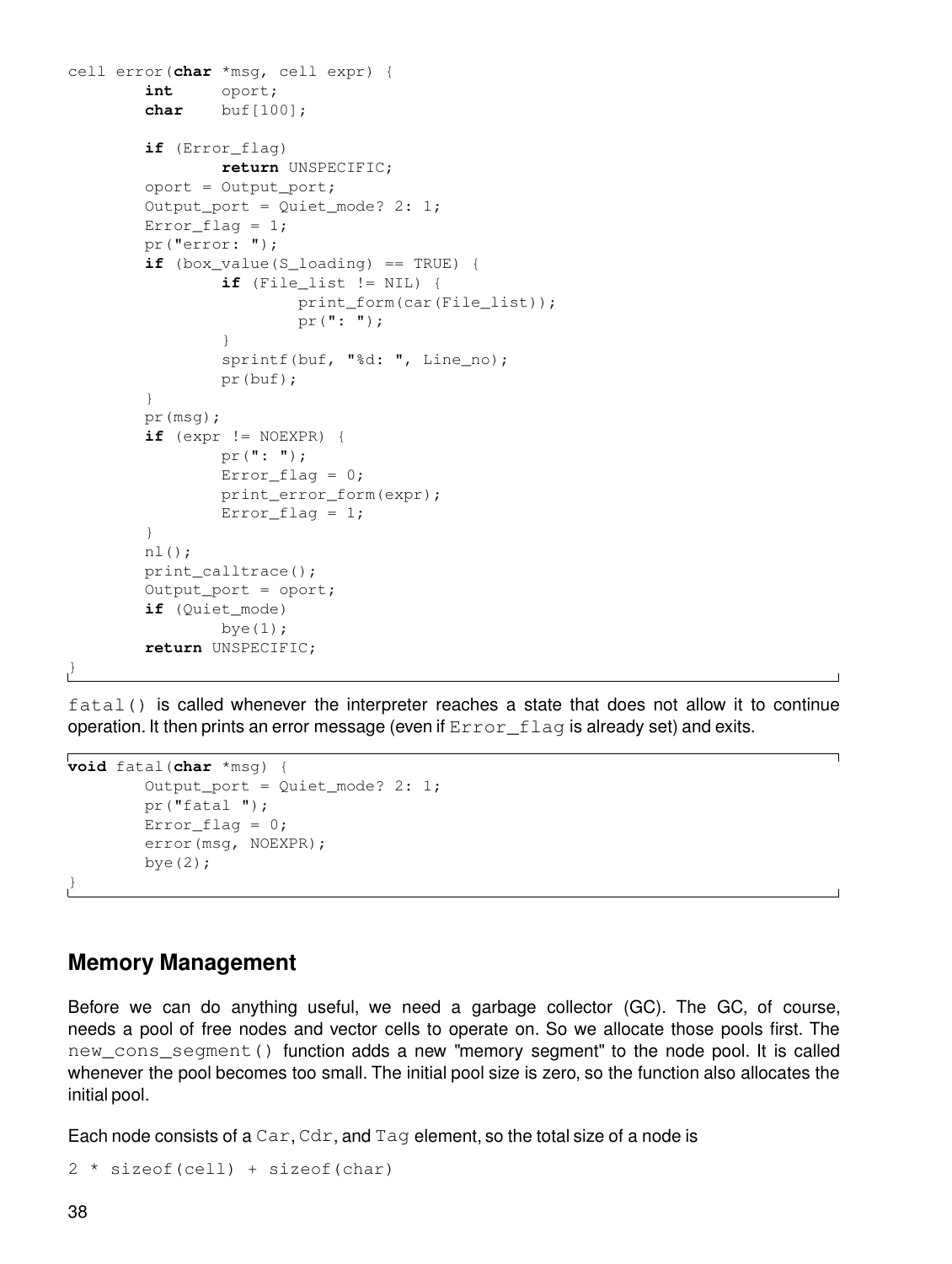The size of a segment to be added to the pool is kept in the Cons segment size variable. The value of this variable grows by a factor of 3/2 after each allocation, so the pool grows exponentially. At any point its current size is the sum over

INITIAL SEGMENT SIZE \*  $1.5^{(i-1)}$ 

where *i* ranges from 1 to the number of prior new\_cons\_segment() calls.

```
\sqrt{2}* Memory Management
 */
void new_cons_segment(void) {
        Car = realloc(Car, sizeof(cell) * (Cons_pool_size+Cons_segment_size));
        Cdr = realloc(Cdr, sizeof(cell) * (Cons_pool_size+Cons_segment_size));
        Tag = realloc(Tag, Cons_pool_size + Cons_segment_size);
        if (Car == NULL || Cdr == NULL || Tag == NULL)
                fatal("new_cons_segment: out of physical memory");
        memset(&car(Cons_pool_size), 0, Cons_segment_size * sizeof(cell));
        memset(&cdr(Cons_pool_size), 0, Cons_segment_size * sizeof(cell));
        memset(&Tag[Cons_pool_size], 0, Cons_segment_size);
        Cons pool size += Cons segment size;
        Cons_segment_size = Cons\_segment\_size * 3 / 2;
```
}

new\_vec\_segment() allocates segments of the vector pool in the same way as new\_cons\_segment() allocates segments of the node pool.

```
void new_vec_segment(void) {
       Vectors = realloc(Vectors, sizeof(cell) *
                       (Vec_pool_size + Vec_segment_size));
       if (Vectors == NULL)
               fatal("out of physical memory");
       memset(&Vectors[Vec_pool_size], 0, Vec_segment_size * sizeof(cell));
       Vec_pool_size += Vec_segment_size;
       Vec_segment_size = Vec_segment_size * 3 / 2;
}
```
The S9fES garbage collector uses a constant-space mark-and-sweep method that is based on the Deutsch/Schorr/Waite (DSW) pointer reversal algorithm. A constant-space GC never allocates any additional storage outside of the tree traversed by it. It stores return information for getting back to previously visited nodes in the nodes themselves by reversing pointers to child nodes to make them point to parent nodes.This will be explained in detail in the following.S9fES extends the DSW algorithm to handle vectors, too.

A mark-and-sweep collector works in two phases, the "mark" phase and the "sweep" phase. The mark phase traverses trees of nodes that start at specific points and marks all nodes of those trees as "used". S9fES keeps these starting points in the GC\_root [] array. Typical starting points include, for instance, the symbol table, the current environment, and the stack.

In the sweep phase, the collector recycles all nodes that were *not* marked in the mark phase by adding them to the free list. Nodes that cannot be reached from the GC roots can never be reached by any program code, either, so the collector has proven that they can be recycled safely.

The mark phase of the S9fES collector also marks accessible I/O ports as used and its sweep phase closes ports that are no longer accessible.